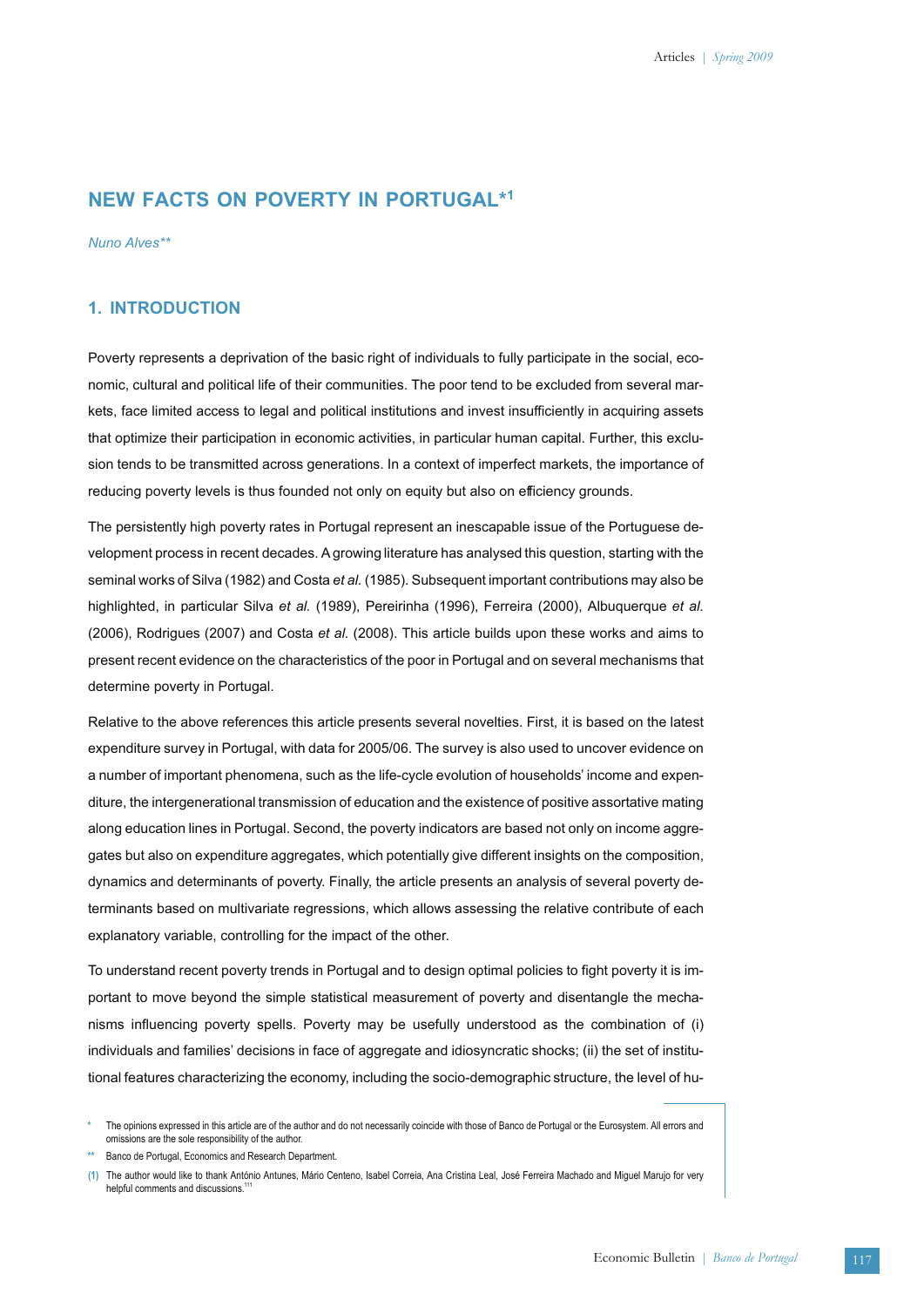man capital and the functioning of goods, labour and credit markets; and (iii) the myriad of public policies affecting the choice-set and the incentive structure facing individuals. Naturally, these three dimensions are strongly interrelated. Below we will present several insights regarding the contribution of these features in explaining recent poverty trends in Portugal, even though it will not be possible to statistically identify, for each factor, causality in a strict sense.

The remainder of this article is structured as follows. In Section 2 we clarify the concept of poverty as well as several methodological assumptions adopted in the analysis. Section 3 presents a thorough account of poverty in Portugal in 2005/06 and a brief presentation of the main trends for the period 1994/95 – 2005/06. Section 4 estimates the quantitative importance of several covariates of poverty in Portugal within a Probit regression framework. Section 5 presents the main conclusions and, in this light, previews several forces influencing poverty dynamics in the near future.

# **2. CONCEPTS AND METHODS**

There is probably no definition that captures simultaneously all the dimensions that characterize living in poverty (see Lang, 2007 and Jantti and Dazinger, 2000). In this article poverty will be conceptually defined as a situation of deprivation based on lack of resources which limits individuals from fully participating in society (for close definitions see Rodrigues, 2007, or Costa *et al.*, 2008). Two dimensions should be highlighted concerning this definition. On the one hand, the requirement of full participation in society implies that the poverty concept is relative and that the poverty threshold is linked to the overall resources of society in each period.<sup>2</sup> This implies that the evaluation of the existence of a situation of lack of resources includes "not only the commodities which are indispensably necessary for the support of life, but whatever the customs of the country renders it indecent for creditable people, even of the lowest order, to be without" (Adam Smith, The Wealth of Nations, 1776). On the other hand, the definition refers to the lack of economic resources as defining poverty and thus abstracts from broader concepts such as social exclusion or multidimensional poverty. In the latter case, the analysis would also focus on issues such as the inadequate access to housing, education, health care and justice, as well as to individual vulnerabilities preventing the fulfilment of basic human needs. It is nonetheless important to note that economic deprivation, as analysed in this article, is an important determinant of multidimensional poverty (Berthoud and Zantomio, 2008).

We will consider an individual to be poor within a given time period if her level of equivalized income (expenditure) is below 60 per cent of the median equivalized income (expenditure) in Portugal in that period. There are five dimensions of this definition worth clarifying and qualifying.

First, the definition of a poverty line equal to 60 per cent of median equivalized income (expenditure) follows the Eurostat definition of an individual "at risk-of-poverty". The link between the poverty line and median income reflects the relative nature of our poverty concept. This contrasts with the concept of

**<sup>(2)</sup>** In this context it is interesting to note that, as argued by Sen (2003 and 2006), a position of relative poverty in the space of income may contribute to a position of absolute poverty in the space of capabilities (where capabilities refer to the individual's freedom and ability to pursue the basic entitlements in society, whether material, social or political).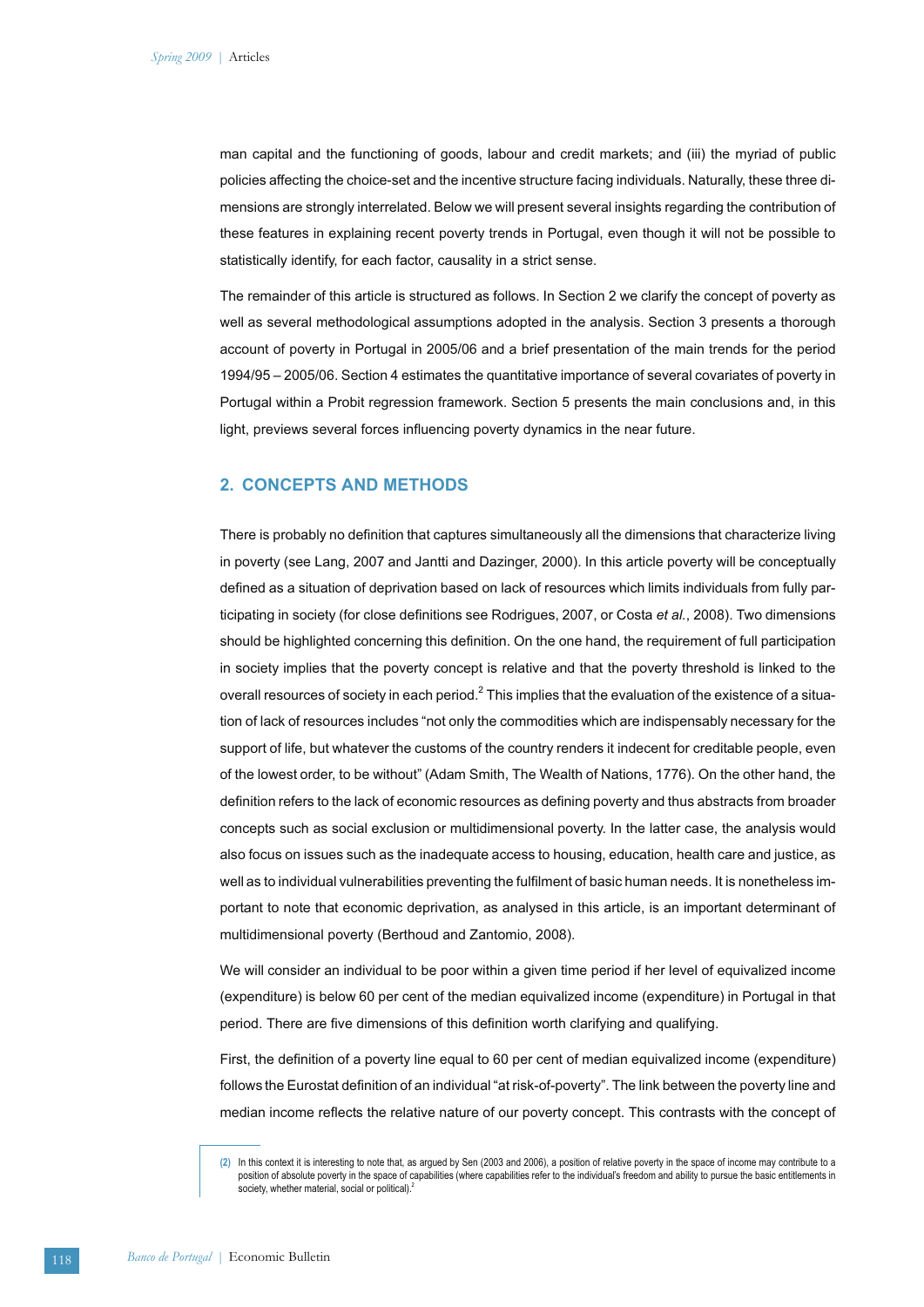absolute poverty, where the poverty line is defined with respect to the value of a specific basket of basic goods, which usually remains fixed over long periods.<sup>3</sup> There are no definite arguments in the literature sustaining the choice of one of these concepts. In practice, almost all studies undertaken in the European Union and a growing number of studies for the remaining advanced countries use measures of relative poverty (see Jantti and Dazinger, 2000, European Commission, 2009, OECD, 2008, or Jesuit and Smeeding, 2002). In the present study, the choice for a definition based on relative poverty is based in addition on the overall reasonability of the poverty lines using the admittedly ad-hoc threshold of 60 per cent of median income (expenditure).<sup>4</sup> In fact, we estimate that the poverty line computed using total expenditures, for the case of a household composed by just one individual, was €406 per month in 2006 (at 2006 prices). In turn, the poverty line computed with monetary income stood at €382 per month in 2005 (at 2005 prices) $^5$ . According to the equivalence scale used in this study (see below), those values would be multiplied by a factor of 2.1 in the case of a family composed by 2 adults and 2 children. To put these figures in perspective, it can be noted, for example, that the gross monthly income of an individual earning the minimum wage in 2006 stood at €437.

Second, we will compute the poverty measures using data from the latest three household expenditure surveys, conducted by Statistics Portugal (INE). The surveys were conducted in 1994/95, 2000 and 2005/06.<sup>6</sup> Around 10000 non-overlapping households participated in each survey. The surveys provide information not only on the income and expenditure patterns of each household but also on several socio-demographic characteristics of the households and the comprising individuals. Total income and expenditure include both monetary and non-monetary components. The non-monetary components correspond to owner-occupied housing, self-consumption, wages paid in goods and other non-monetary transfers. The measure of household income in the expenditure survey includes social transfers and is liquid of taxes and contributions to social security regimes. The surveys also provide household weights that allow extrapolating the results to the population as a whole (INE, 2008a). These weights were used in all computations in the present study. It should finally be noted that while the household expenditures refer to the main year of each survey (1995, 2000 and 2006), the income aggregates refer to the year preceding the survey (1994, 1999 and 2005, respectively).

Third, given that the measurement unit in the expenditure surveys is the household, we assume that resources are fully shared within each household. Everyone living in a poor household is thus equally poor. In addition, household income and expenditure has been rescaled in order to take into account the fact that different households – in terms of size and composition – have different needs. There is some dispute in the literature on the extent of economies of scale within households and thus on how

**<sup>(3)</sup>** For example, in the US, the official poverty line is computed with the method proposed by Orshansky (1965). This method starts by estimating the minimum cost of a nutritional diet for families of different sizes. Subsequently, this cost is multiplied by a factor corresponding to the inverse of the weight of food expenditures in total expenditures. The poverty line thus obtained is adjusted annually for inflation using the CPI-U. This methodology has been subject to numerous critiques in the literature (see Meyer and Sullivan, 2008b).

**<sup>(4)</sup>** This conclusion contrasts with the one obtained if poverty lines were computed based on absolute concepts of poverty. In this case, as reported in Costa *et al.* (2008), the poverty line calculated on the basis of an absolute concept of poverty "for most recent dates is too high, leading to implausibly high poverty rates".

**<sup>(5)</sup>** The poverty lines for all income and expenditure aggregates used in this article are presented in Table 1.5

**<sup>(6)</sup>** The first two surveys were named Survey to Household Budgets (*Inquérito aos Orçamentos Familiares - IOF*) and the most recent was named Survey on Household Expenditure (*Inquérito às Despesas das Famílias - IDEF*). For a thorough presentation of the questionnaire and sample design of the latest *IDEF* 2005/06, see *INE* (2008a).6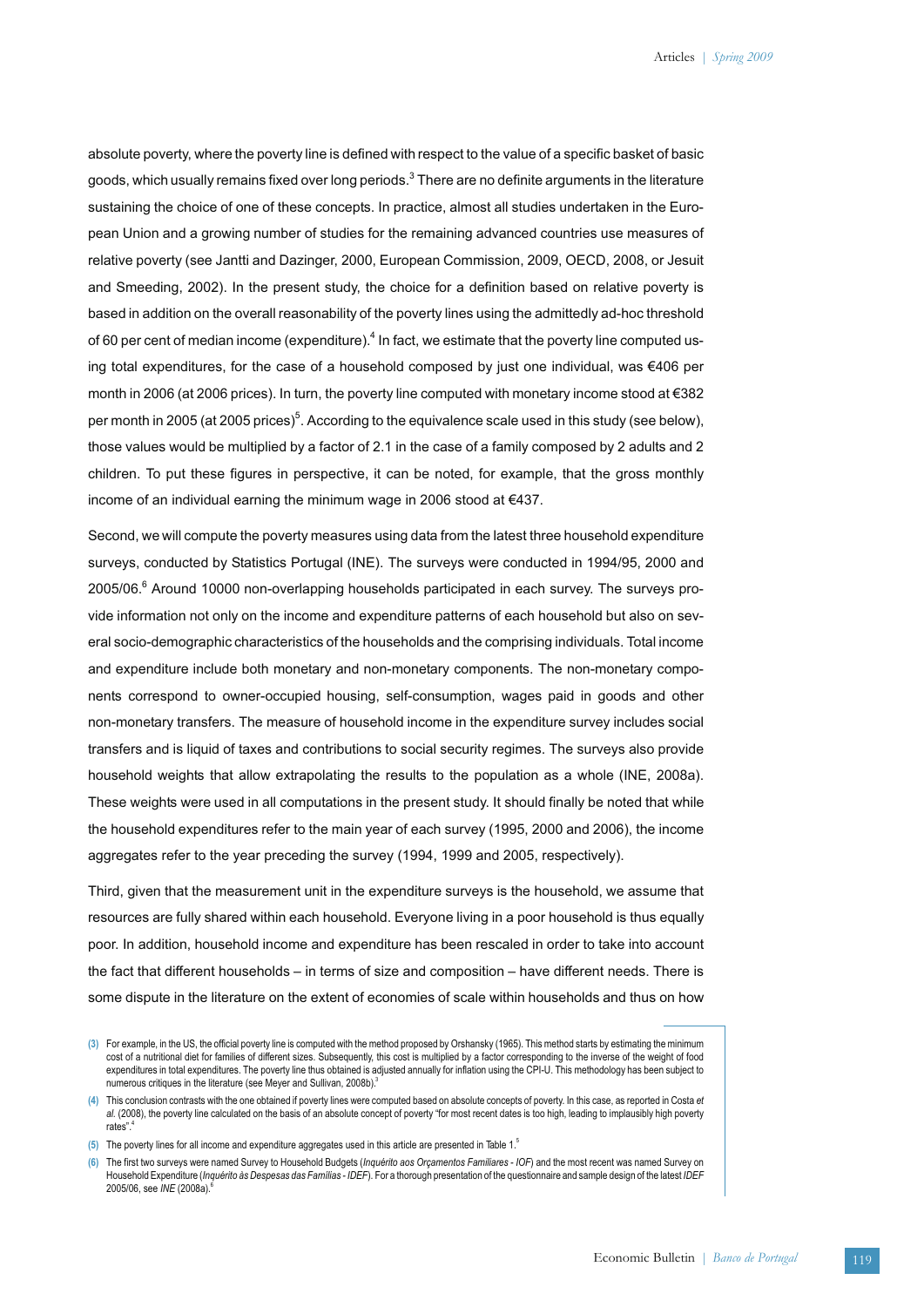to "equivalize" income and expenditure. In this article, we use the OECD modified equivalence scale, which attributes a weight of 1.0 to the first adult in the household, 0.5 to other adults and 0.3 to children (below 15 years). Whenever income and expenditure measures are mentioned in this article they will always refer to equivalized aggregates.

Fourth, the analysis conducted in this article will focus symmetrically on income and expenditure aggregates. This contrasts with most of the recent studies for Portugal, which are uniquely based on income aggregates, but is consistent with the insights in the literature that no single measure yields a perfect account of the degree of resource deprivation (see Blundell and Preston, 1998). The authors favouring income measures typically underline that entitlement to a minimum income is a prerequisite for participation in society. In this case the premise is that there is a minimum right to resources (Atkinson, 1998). Those favouring expenditure measures focus primarily on the existence of a minimum standard of living. They also argue that expenditure captures best not only long-term living standards but also the role of government programs and credit markets (Meyer and Sullivan, 2008). Furthermore, there is evidence of underreporting of income in these types of surveys (Rodrigues, 2007). These arguments suggest that poverty indicators based on expenditure aggregates are, at a minimum, indispensable complements to the indicators based on income aggregates (see Meyer and Sullivan, 2008b, for an analysis of the evolution of poverty in the US using consumption and income indicators). Below, we will show that both measures yield several different conclusions regarding the level, composition and recent trends in poverty during the last decade but yield close insights as regards the underlying factors associated with poverty.

Further, we will study not only poverty indicators based on total expenditure and income but also indicators based on expenditure excluding rents and monetary income. Considering these latter aggregates is important (i) for comparability reasons, given that most poverty studies in the European Union refer to monetary income poverty; (ii) because imputed rents display a questionable surge between the 2000 and 2006 surveys, which significantly affects the intertemporal comparability of the results (see Subsection 3.3 below); and, (iii) because it is not clear theoretically whether housing services should be included in the income and expenditure measure.<sup>7</sup> For these reasons, in this article we will typically analyse two measures of income (total and monetary) and two measures of expenditure (total and excluding rents).

Finally, the cross-section nature of the data sets prevents an assessment of the degree of persistence of poverty in Portugal, an analysis of the main poverty triggers and mitigating factors, as well as a study of the reasons explaining the duration of poverty. It should be clear that analysing poverty dynamics is crucial to develop not only a better understanding of the causes underlying poverty experiences but also to design more effective policies targeted against poverty. The new EU Statistics on Income and Living Conditions (EU-SILC), available for Portugal since 2004, is an important step in this direction

**<sup>(7)</sup>** As mentioned by Lang (2007), the analysis of a measure of income and expenditure excluding housing services may be justified if the household depends on remaining in that specific house to participate fully in society.<sup>7</sup>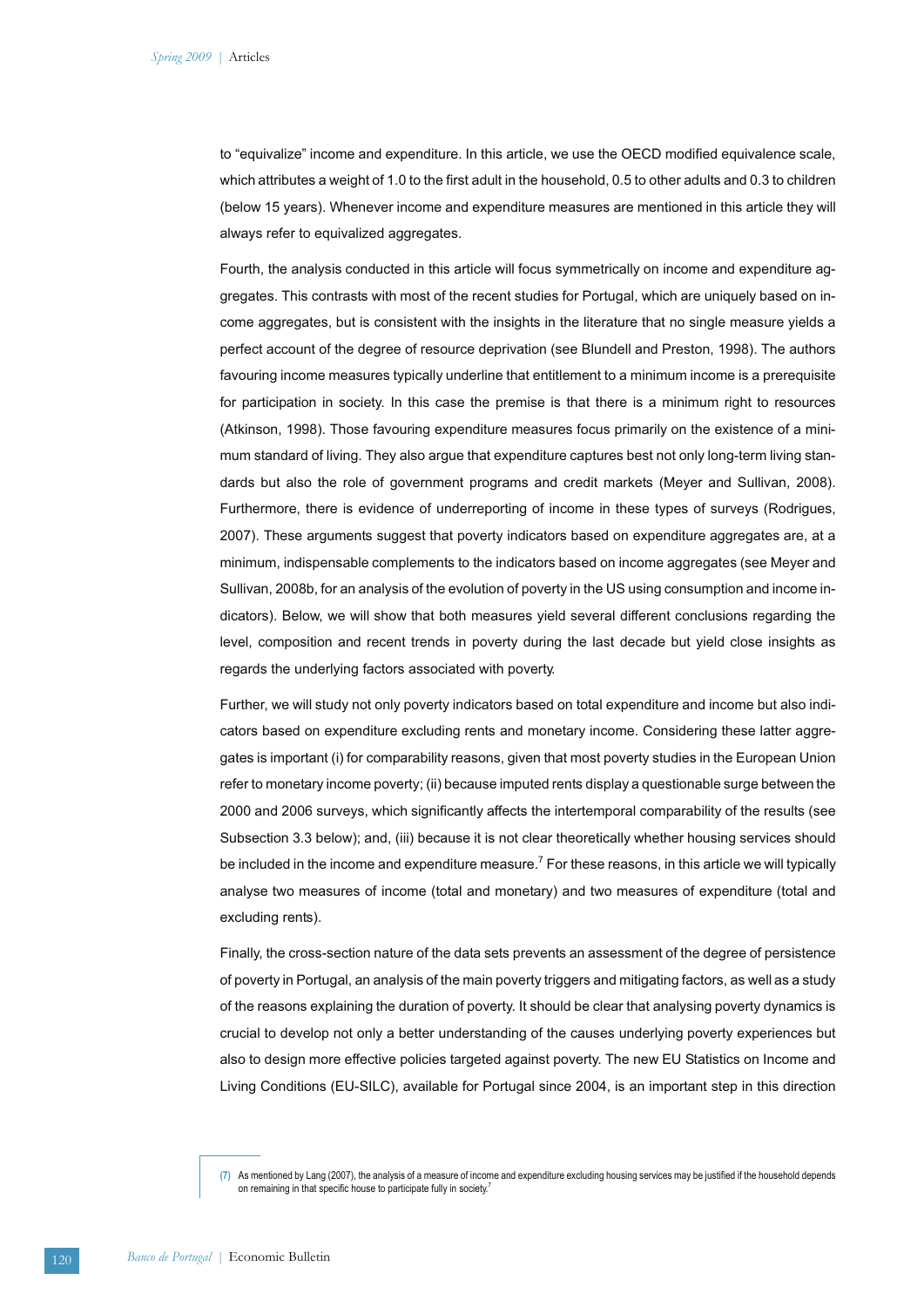(see Costa *et al.*, 2008, for an analysis of poverty dynamics in Portugal using the European Union Household Panel, for the period 1995-2000).

## **3. UPDATED FACTS ON POVERTY IN PORTUGAL**

In this section we present some facts on poverty in Portugal using the most recent expenditure surveys. Subsection 3.1 documents aggregate measures of poverty in 2005/06. Subsection 3.2 then presents several poverty profiles, identifying the main characteristics of the poor in 2005/06. Finally, Subsection 3.3 assesses the main poverty trends in Portugal over the last decade.

### **3.1 A picture of aggregate poverty in 2005/06**

Chart 1 shows the distribution of the expenditure and income aggregates in Portugal in 2005/06. As can be seen from the figure, these distributions are highly skewed, with around 65 per cent of individuals having expenditure and income levels below average.<sup>8</sup> The figure also suggests that a significant number of individuals lies below the poverty line in each case.

Table 1 quantifies these observations. The table presents three indicators of poverty, as suggested by Foster *et al.* (1984).<sup>9,10</sup> These indicators take the form:

$$
\mathsf{FGT}(\alpha) = \int_{0}^{z} \left(\frac{z-y}{z}\right)^{\alpha} f(y) dy, \ \alpha \geq 0
$$

where  $\,$  z represents the poverty line and  $y$  represents either the income or expenditure level.  $FG$   $T$   $(0)$ corresponds to the headcount ratio, i.e., the proportion of the population that is poor. *FGT* (1) corresponds to the average normalised poverty gap, i.e., the average distance between income and expenditure of poor individuals and the poverty line, as a fraction of the poverty line.  $FG$   $7$  (2) squares the average distance to the poverty line thus attributing more weight to the poor individuals that are farthest from the poverty line.

In Table 1, these indicators are presented with bootstrapped standard errors in parenthesis. The standard errors account for the fact that the data stems from a survey of households and thus inevitably contains some margin of error. When drawing comparisons between indicators or when analysing the evolution of a certain indicator over time it is important to take these standard errors seriously in order to be able to draw conclusions that are statistically significant.

<sup>(8)</sup> According to the survey, the mean of total annual expenditures (total income) was €9793 (€12278); the 90<sup>th</sup> percentile of total annual expenditures (total income) was €17373 (€21944) and the 99<sup>th</sup> percentile of total annual expenditures (total income) was €35574 (€47605).<sup>8</sup>

**<sup>(9)</sup>** These indicators fulfil several important properties (see Jantti and Dazinger, 2000). In particular, they are additively decomposable, which allows straightforward breakdowns of poverty across groups in the population. See, however, the critique to the general decomposability nature of these indicators in Sen  $(2006)$ .

**<sup>(10)</sup>** For completeness Table 1 also presents some inequality indicators, namely the Gini index and several decile expenditure/income shares.10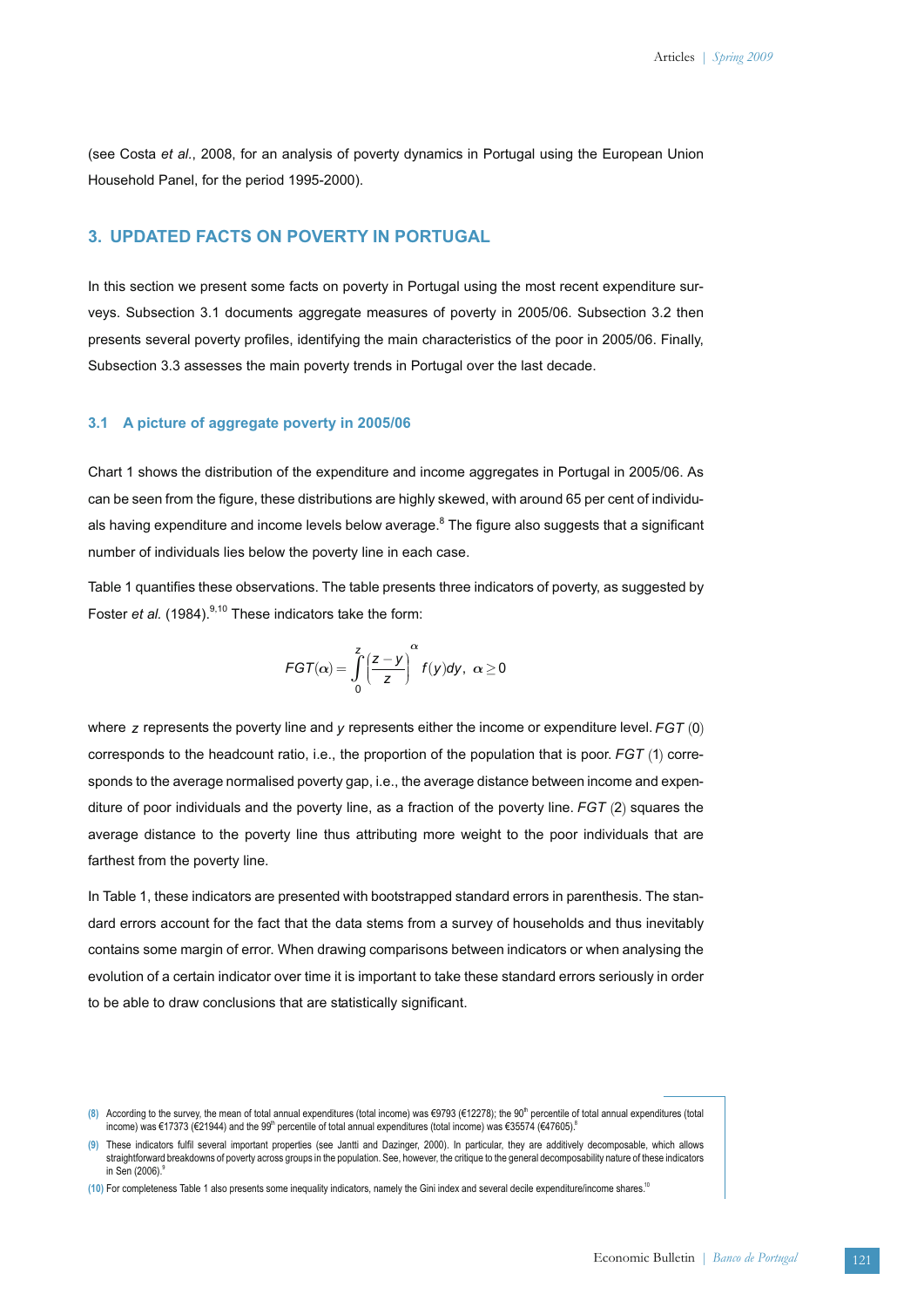

### **Chart 1**

**Source:** *IDEF* 2005/06. **Note:** The vertical line represents the poverty line for the case of a sole person.

There are important insights on aggregate poverty in Portugal that can be drawn from the table.<sup>11</sup> First, the level of poverty in Portugal is high irrespective of the indicator under analysis. In terms of international comparisons, while the proportion of poor in Portugal measured with monetary income stood at 18.5 per cent in 2005, the corresponding Eurostat figure for the European Union and the euro area at that time was 16 per cent. Only three euro area countries – Spain, Greece, and Ireland - displayed a slightly higher income poverty rate compared to Portugal, even though not statistically different at standard confidence levels (taking into account the standard errors reported in Table 1). In turn, the lowest poverty rates in the European Union – standing close to 10 per cent – were observed in Sweden, the Netherlands, the Czech Republic and Denmark.

Second, the table quantifies the number of poor in Portugal, also with a breakdown by age group, for the income and expenditure measures analyzed in this study. Taking into account the uncertainty

**<sup>(11)</sup>** Table 2 also highlights the strong inequality in the distribution of income and expenditure, one of the highest in the European Union. As a striking illustration of this pattern, it can be mentioned that the income (expenditure) of the highest decile amounts closely to the sum of the income (expenditure) of the first five deciles of the respective distribution.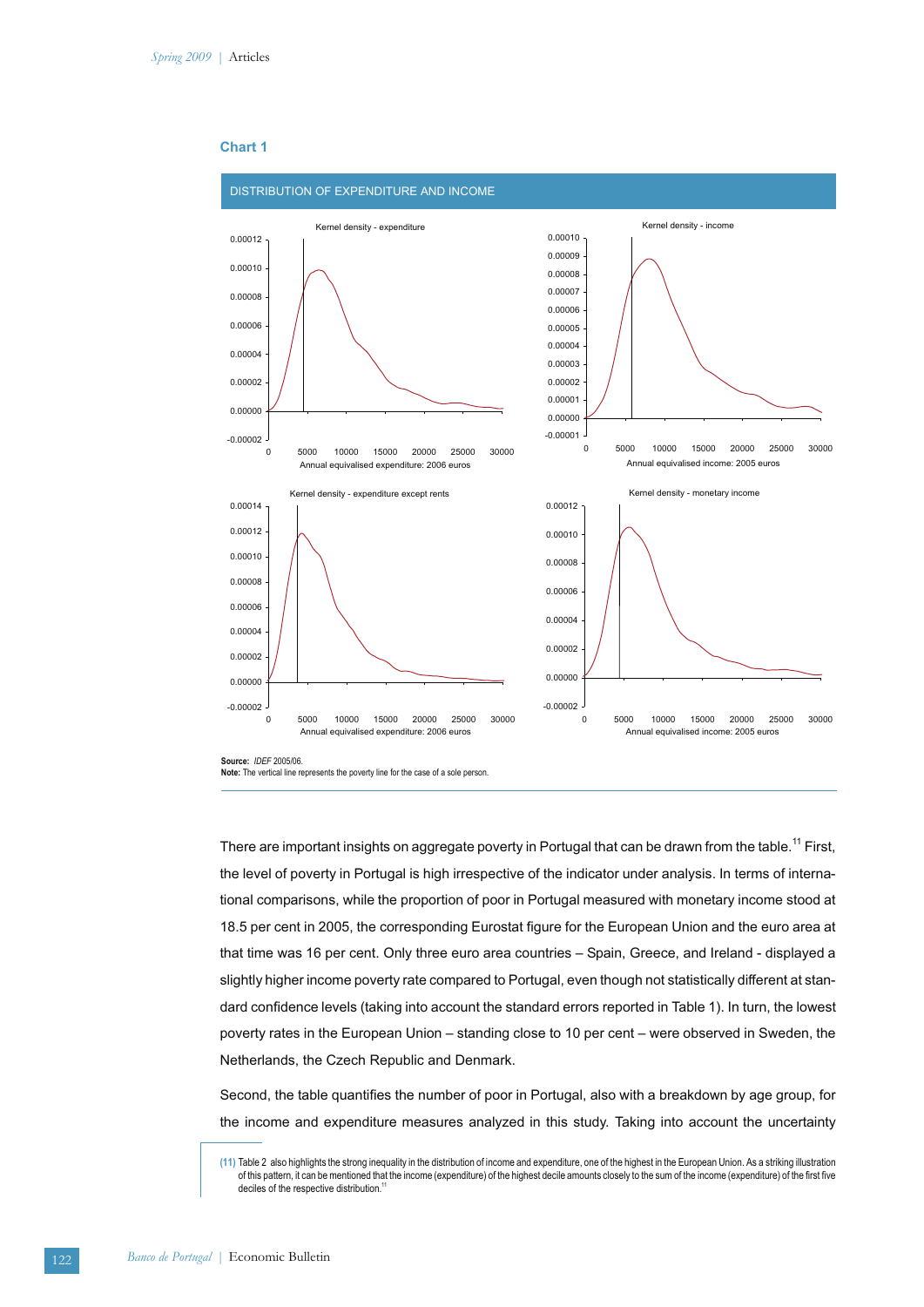### **Table 1**

| <b>MAIN INDICATORS</b>                               |              |                    |               |           |  |
|------------------------------------------------------|--------------|--------------------|---------------|-----------|--|
|                                                      |              | <b>Expenditure</b> |               | Income    |  |
|                                                      | <b>Total</b> | Exc. rents         | Total         | Monetary  |  |
| Poverty lines: one person household (euros per year) | 4 8 6 9.41   | 3796.24            | 5 815.49      | 4 584.00  |  |
| Foster-Greer-Thorbecke poverty indices               |              |                    |               |           |  |
| FGT(0): headcount ratio (proportion poor)            | 0.184        | 0.211              | 0.162         | 0.185     |  |
|                                                      | (0.005)      | (0.006)            | (0.005)       | (0.005)   |  |
| FGT(1): average normalised poverty gap               | 0.047        | 0.060              | 0.038         | 0.049     |  |
|                                                      | (0.002)      | (0.002)            | (0.002)       | (0.002)   |  |
| FGT(2): average squared normalised poverty gap       | 0.019        | 0.026              | 0.014         | 0.020     |  |
|                                                      | (0.001)      | (0.001)            | (0.001)       | (0.001)   |  |
| Number of poor                                       | 1951033      | 2 2 3 5 9 9 2      | 1 7 1 7 7 5 9 | 1959267   |  |
| Children (under 15)                                  | 282 618      | 326 476            | 299 158       | 313 396   |  |
| Prime-aged adults (15-64)                            | 1 102 760    | 1 259 934          | 979 179       | 1 116 875 |  |
| Individuals aged 65 or over                          | 565 655      | 649 582            | 439 422       | 528 996   |  |
| Gini index                                           | 0.329        | 0.357              | 0.344         | 0.373     |  |
|                                                      | (0.004)      | (0.004)            | (0.005)       | (0.006)   |  |
| Decile group shares (in percentage)                  |              |                    |               |           |  |
| Q1 (first decile)                                    | 3.016        | 2.629              | 3.139         | 2.765     |  |
|                                                      | (0.051)      | (0.047)            | (0.060)       | (0.058)   |  |
| Q2 (second decile)                                   | 4.607        | 4.159              | 4.607         | 4.220     |  |
|                                                      | (0.053)      | (0.057)            | (0.062)       | (0.064)   |  |
| Q10 (tenth decile)                                   | 25.473       | 27.033             | 27.569        | 29.631    |  |
|                                                      | (0.344)      | (0.372)            | (0.515)       | (0.594)   |  |
|                                                      |              |                    |               |           |  |

**Source:** *IDEF* 2005/06.

**Notes:**Average values and poverty lines defined per equivalent adult. Values in euros per year (evaluated at 2005 prices for income and 2006 prices for expenditure). Observations weighted with sample weights. Bootstrapped standard errors in parenthesis.

around each of these measures, as well as the differing conclusions using each measure of income or expenditure, it can be concluded that the number of poor in Portugal in 2005/06 stood close to 2 million, of which around 300000 were children. These figures are globally in line with those reported in Rodrigues (2007), European Commission (2009) and INE (2008a, 2008b). They represent a represent a disquieting reality in the Portuguese development process.

Third, according to the expenditure survey, the non-monetary income components decrease the incidence and depth of poverty. This is mainly related to the prevalence of owner-occupied housing in Portugal, also among the poor. This finding, reported also in Rodrigues (2007), implies that the traditional monetary income indicators may overstate the true level of poverty in Portugal.

A fourth insight implicit in Table 1 is that the poverty depth – for example computed with  $-$  is not extremely deep. This is in part related to the fact that the survey does not capture the most destitute in society, who are thus also excluded in a statistical sense. In terms of income (monetary income), the mean of poverty gaps in 2005 stood at around €1350 (€1200) per year. Coupling this information with the properties of the income distribution in Portugal, we are able to calculate that the poverty gap in Portugal in 2005 corresponded to 3.9 percent per cent of the monetary income of the 30 per cent rich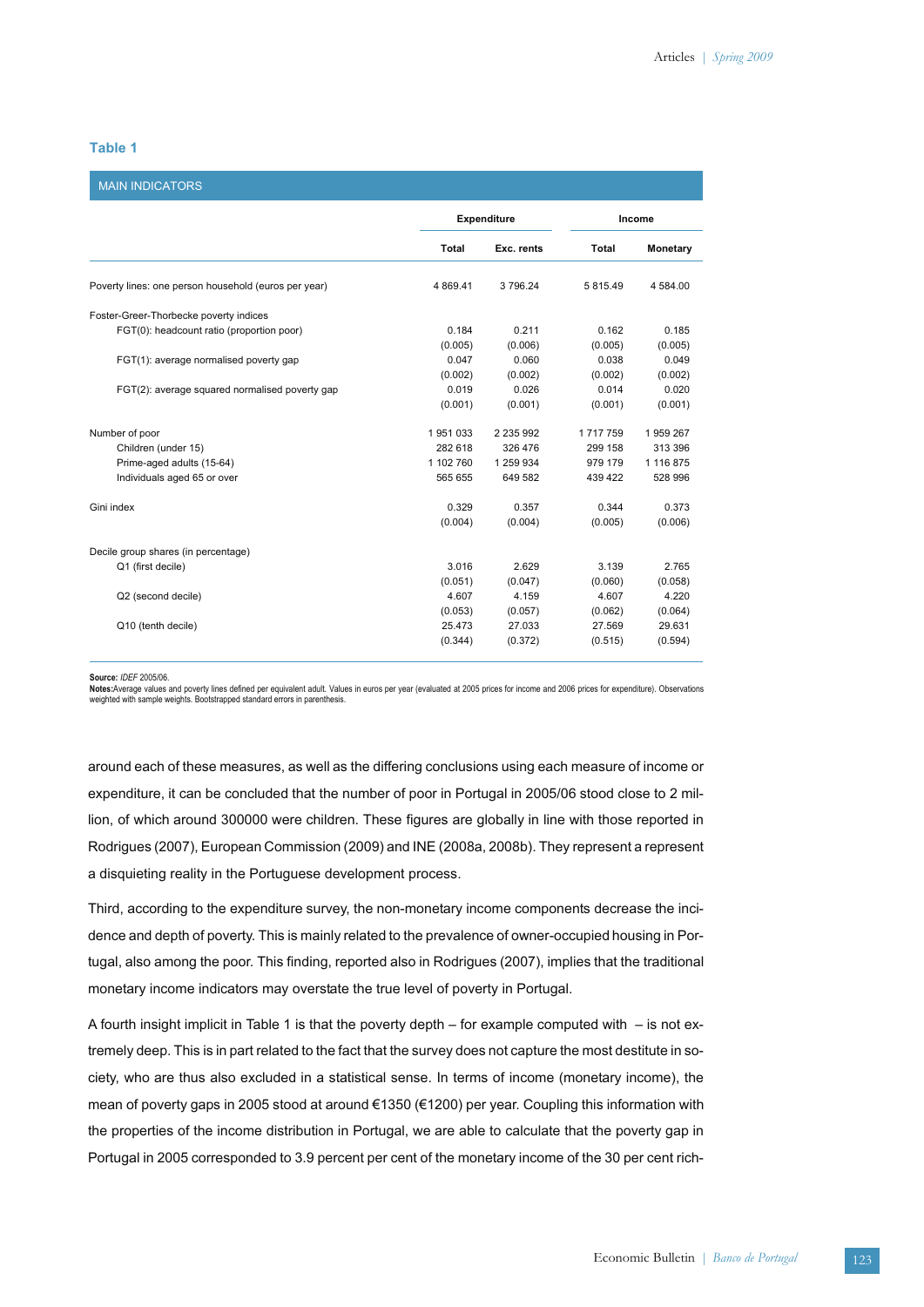est individuals (3.5 per cent if total income was considered). This illustrates markedly the high income inequality prevailing in Portugal.

Finally, the table also highlights that the level of poverty measured with expenditure aggregates is higher than the one computed with income aggregates. This raises a natural question of understanding whether the individuals identified as poor when the expenditure aggregates are used coincide with those identified as poor with income aggregates.

Table 2 aims to answer this question. The main conclusion of the table is that the intersection between those groups is limited. From the group of individuals who are expenditure poor, only around half are also income poor. From the group of individuals who are income poor, around 63 per cent are also expenditure poor.<sup>12</sup> These are seemingly low figures but have also been reported for other economies (see Brewer *et al.*, 2006, for the case of the UK). The reasons behind this non-overlap may be threefold. First, expenditures may be lumpy in the short-term, in particular due to the acquisition of durable goods, and this may change the relative position of individuals in the expenditure/income scale. Second, expenditure surveys usually display significant measurement errors. In particular, it is well known that income is usually underreported in these surveys. Third, income varies significantly over the life-cycle of individuals and also in response to idiosyncratic shocks, such as unemployment, disability, work bonuses, retirement or breaks from employment due to family responsibilities. In face of these shocks, agents tend to smooth expenditures, by changing the level of savings or debt. This is actually

#### **Table 2**

|                                                      | <b>IDEF 2005/06</b> |                      |                   | <b>IPEF 2006</b> |                              |  |
|------------------------------------------------------|---------------------|----------------------|-------------------|------------------|------------------------------|--|
|                                                      | <b>Fraction</b>     | Expendit.<br>(euros) | Income<br>(euros) | <b>Fraction</b>  | <b>Net wealth</b><br>(euros) |  |
| Expenditure poor                                     | 100.0               | 3628.2               | 6 192.4           | 100.0            | 25 642.5                     |  |
| Expenditure poor and Income poor                     | 51.1                | 3 3 5 0.6            | 4 2 3 7 . 2       | 51.2             | 18 659.1                     |  |
| Expenditure poor and Income non-poor                 | 48.9                | 3 905.6              | 8 146.4           | 48.8             | 32 390.7                     |  |
| Expenditure poor and Expenditure exc. Rents poor     | 89.3                | 3 4 9 8 1            | 6 145.2           | 89.5             | 26 697.2                     |  |
| Expenditure poor and Expenditure exc. Rents non-poor | 10.7                | 4 520.0              | 6 5 1 5.4         | 10.5             | 18 326.2                     |  |
| Income poor                                          | 100.0               | 4 9 4 7 3            | 4 4 5 4 2         | 100.0            | 23 787.1                     |  |
| Income poor and Expenditure poor                     | 62.7                | 3 3 5 0.6            | 4 2 3 7 . 2       | 63.0             | 18 659.1                     |  |
| Income poor and Expenditure non-poor                 | 37.3                | 7 044.3              | 4739.2            | 37.0             | 30 682.4                     |  |
| Income poor and Monetary income poor                 | 83.8                | 4 9 1 3 . 3          | 4 2 5 3 . 4       | 84.1             | 27 123.3                     |  |
| Income poor and Monetary income non-poor             | 16.2                | 5 0 96.1             | 5 3 3 3 . 7       | 15.9             | 9 3 1 7 . 1                  |  |
| Expenditure non-poor and Income non-poor             | 100.0               | 11 577.6             | 14 493.4          | 100.0            | 80 098.0                     |  |

## INTERSECTION BETWEEN THE INCOME POOR AND THE EXPENDITURE POOR

**Sources:** *IDEF* 2005/06, *IPEF* 2006.

**Notes:** Observations were weighted with sample weights; variables defined per equivalent adult. Net wealth is computed only for the subset of households in the IPEF. Values defined in<br>euros per year (evaluated at 2005 pri

**(12)** The Table 2 also highlights that there is a large intersection between the expenditure poor and the "Expenditure excluding rents" poor, as well as between the income poor and the monetary income poor.<sup>12</sup>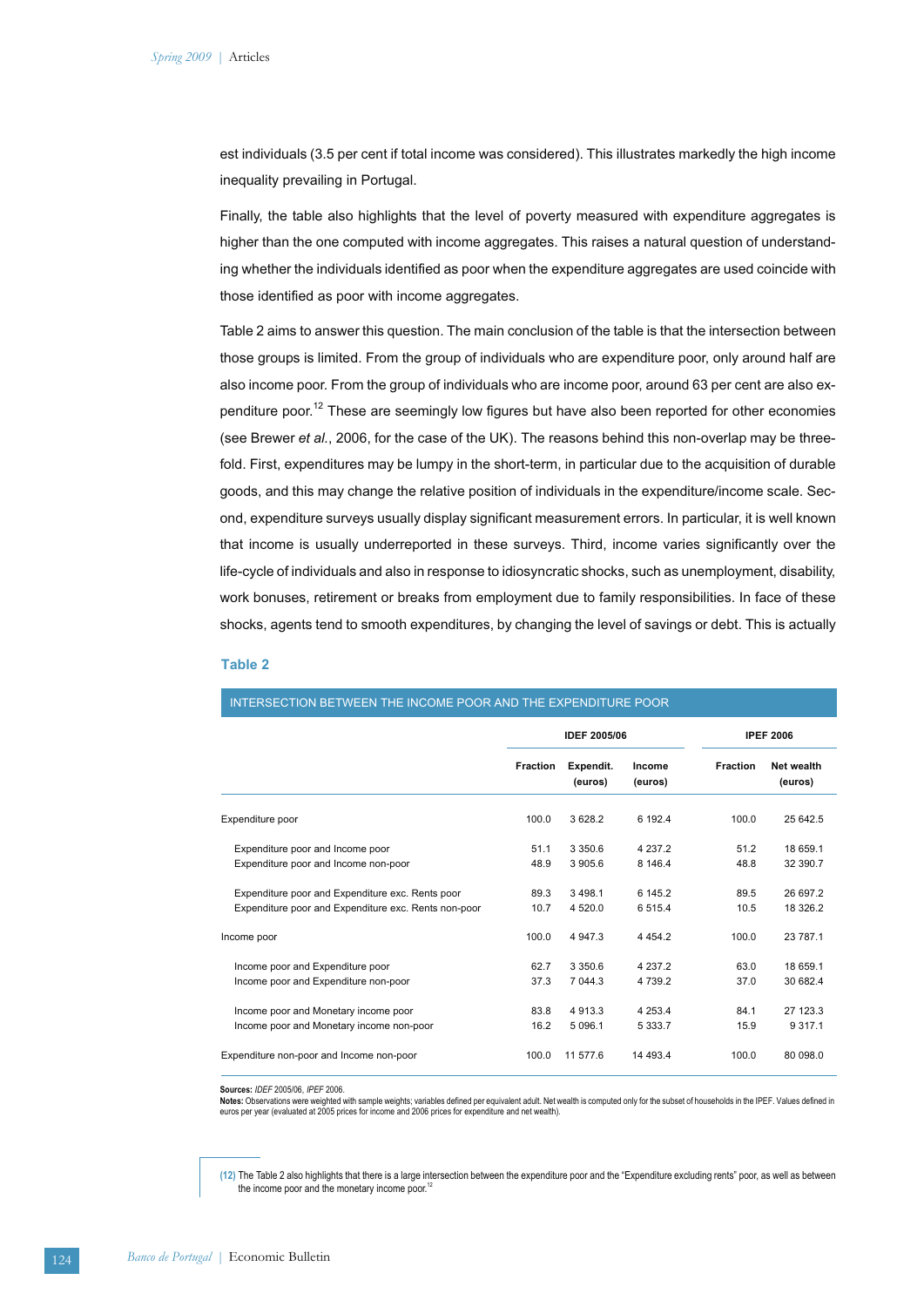one of the reasons why expenditures may better represent the permanent income position of the agents instead of the more volatile information stemming from monetary income.<sup>13</sup> In this case, the information based on expenditure may better reflect longer-lasting poverty spells. The last column in Table 2 suggests this may actually be the case in the IDEF 2005/06. In particular the level of net equivalized wealth of the income poor individuals who were not expenditure poor was significantly higher that the net wealth of the remaining income poor (while the net wealth of the former stood at slightly above €30000, the net wealth of the latter was below €20000).<sup>14</sup> This fact suggests the existence of a relevant role of wealth in the smoothing of expenditure decisions by the income poor households.

The fact that different conclusions arise from the use of different aggregates implies that a thorough analysis of all the data is important to draw a robust and consistent picture of poverty in Portugal. In the next subsection we thus analyse a number of poverty profiles for various measures of income and expenditure.

#### **3.2 Who were the poor in Portugal in 2005/06?**

This subsection presents a set of disaggregate facts on poverty in Portugal, breaking down the aggregate poverty incidence across a number of socio-economic characteristics. These poverty profiles are presented in Table 3, based on geographical location, household size, marital condition, age, education and employment status (with the latter three features related to the household's representative).<sup>15</sup> It is important to note upfront that these poverty profiles do not establish causal relationships and do not allow inferring the underlying relationships between each variable and the incidence of poverty. A step in this direction will be undertaken in the regression analysis presented in Section 4.

Some fundamental facts are worth highlighting from the table.<sup>16</sup> In terms of geographical breakdown, the regions with the highest poverty rates are, in descending order, Madeira, Azores and Alentejo.<sup>17</sup> The Lisbon region and the Algarve consistently present the lowest poverty rates in Portugal. In this context it is important to note that the poverty lines are the same for all regions, which implies that differences in price levels – also associated with differences in the respective levels of income per capita – are not controlled for when measuring regional poverty.

As regards household size, the highest poverty rates are observed for households composed of 6 or more individuals (with poverty rates ranging between 31 to 42 percent). Households with just one indi-

**<sup>(13)</sup>** A quite striking example is reported in Costa *et al.* (2008), where it is shown that between 1995 and 2000 almost half of households in Portugal lived in poverty for at least one year. This high figure is in part associated with the fact that the analysis was based on monetary income aggregates.

**<sup>(14)</sup>** The net wealth measure is computed with the latest Household Wealth and Indebtedness Survey (IPEF) carried out by Statistics Portugal and Banco de Portugal during the last quarter of 2006 and the first quarter of 2007. The sample of the survey is a sub-set of the respondents to the IDEF 2005/06, and is composed of about 8500 households. For a detailed presentation of the characteristics of the IPEF, see Farinha (2008).<sup>14</sup>

**<sup>(15)</sup>** The household representative is loosely defined as the member over 14 years which is recognized as such by the other members, and which must always reside on the same house.

**<sup>(16)</sup>** The conclusions reported in table 3 for the incidence of poverty, FGT(0), would be qualitatively unchanged for other measures of poverty, such as FGT(1) or FGT(2). These results, as well as the corresponding bootstrapped standard errors, are available from the author upon request.

**<sup>(17)</sup>** The North also records one of the highest poverty rates when total income is considered.17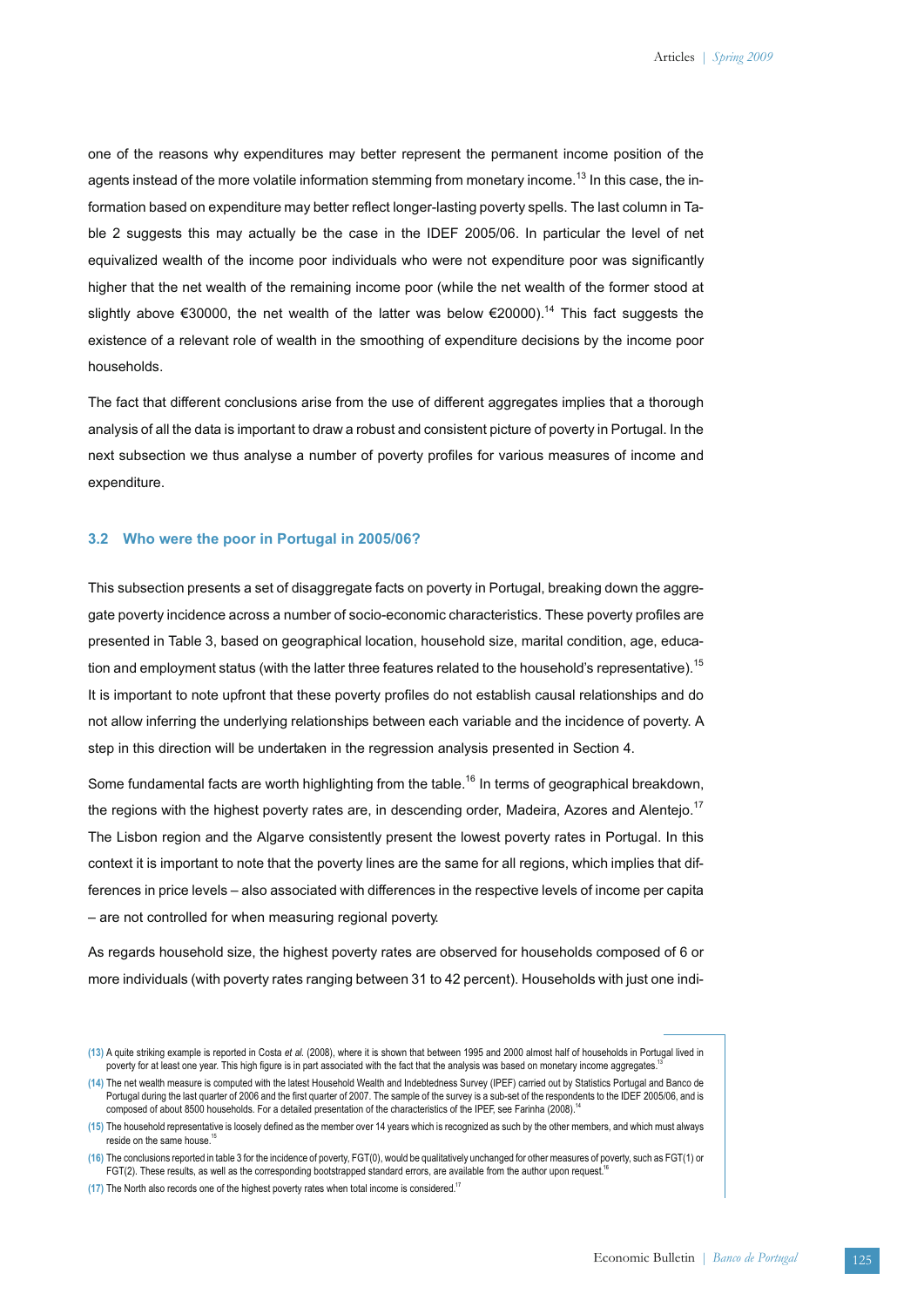# **Table 3**

BREAKDOWN OF POVERTY INCIDENCE, BY THE CHARACTERISTICS OF THE HOUSEHOLD OR THE REPRESENTATIVE

|                                                                                                   |          | <b>Expenditure</b> |            | Income |                 |  |
|---------------------------------------------------------------------------------------------------|----------|--------------------|------------|--------|-----------------|--|
|                                                                                                   | % sample | <b>Total</b>       | Exc. rents | Total  | <b>Monetary</b> |  |
| Total                                                                                             | 100.0    | 0.184              | 0.211      | 0.162  | 0.185           |  |
| Region                                                                                            |          |                    |            |        |                 |  |
| North                                                                                             | 35.4     | 0.185              | 0.205      | 0.191  | 0.213           |  |
| Center                                                                                            | 22.5     | 0.232              | 0.248      | 0.160  | 0.201           |  |
| <b>LVT</b>                                                                                        | 26.3     | 0.110              | 0.145      | 0.122  | 0.120           |  |
| Alentejo                                                                                          | 7.2      | 0.260              | 0.293      | 0.167  | 0.207           |  |
| Algarve                                                                                           | 4.0      | 0.151              | 0.198      | 0.136  | 0.187           |  |
| Azores                                                                                            | 2.3      | 0.264              | 0.333      | 0.217  | 0.232           |  |
| Madeira                                                                                           | 2.3      | 0.298              | 0.357      | 0.187  | 0.235           |  |
| Urban / rural                                                                                     |          |                    |            |        |                 |  |
| Rural                                                                                             | 12.4     | 0.362              | 0.355      | 0.272  | 0.338           |  |
| Semi-urban                                                                                        | 16.7     | 0.224              | 0.243      | 0.196  | 0.235           |  |
| Urban                                                                                             | 70.9     | 0.144              | 0.179      | 0.135  | 0.147           |  |
| Household size                                                                                    |          |                    |            |        |                 |  |
| $\mathbf{1}$                                                                                      | 6.1      | 0.268              | 0.329      | 0.254  | 0.346           |  |
| $\overline{2}$                                                                                    | 20.8     | 0.211              | 0.265      | 0.181  | 0.218           |  |
| 3                                                                                                 | 29.8     | 0.134              | 0.163      | 0.109  | 0.142           |  |
| 4                                                                                                 | 28.0     | 0.146              | 0.154      | 0.124  | 0.140           |  |
| 5                                                                                                 | 9.8      | 0.202              | 0.231      | 0.242  | 0.202           |  |
| 6 or more                                                                                         | 5.6      | 0.422              | 0.395      | 0.330  | 0.313           |  |
| Age                                                                                               |          |                    |            |        |                 |  |
| Less than 25                                                                                      | 0.7      | 0.152              | 0.288      | 0.178  | 0.186           |  |
| 25-34                                                                                             | 9.9      | 0.136              | 0.196      | 0.131  | 0.149           |  |
| 35-44                                                                                             | 28.7     | 0.146              | 0.168      | 0.146  | 0.153           |  |
| 45-54                                                                                             | 22.0     | 0.146              | 0.158      | 0.136  | 0.156           |  |
| 55-64                                                                                             | 17.6     | 0.173              | 0.191      | 0.145  | 0.183           |  |
| 65-74                                                                                             | 13.4     | 0.284              | 0.305      | 0.218  | 0.236           |  |
| Equal or over 75                                                                                  | 7.7      | 0.356              | 0.422      | 0.278  | 0.354           |  |
| Education (completed)                                                                             |          |                    |            |        |                 |  |
| None                                                                                              | 11.5     | 0.450              | 0.472      | 0.388  | 0.422           |  |
| 4 years                                                                                           | 39.0     | 0.234              | 0.255      | 0.200  | 0.232           |  |
| 6 years                                                                                           | 16.9     | 0.141              | 0.174      | 0.134  | 0.150           |  |
| 9 years                                                                                           | 12.8     | 0.084              | 0.127      | 0.083  | 0.106           |  |
| 12 years                                                                                          | 10.4     | 0.051              | 0.091      | 0.052  | 0.061           |  |
| Terciary                                                                                          | 9.5      | 0.015              | 0.028      | 0.012  | 0.010           |  |
| <b>Employment status</b>                                                                          |          |                    |            |        |                 |  |
| Worker (non self-emp.)                                                                            | 47.8     | 0.126              | 0.157      | 0.107  | 0.111           |  |
| Self-employed                                                                                     | 15.4     | 0.120              | 0.141      | 0.121  | 0.175           |  |
| Unemployed                                                                                        | 6.4      | 0.306              | 0.325      | 0.339  | 0.353           |  |
| Retired                                                                                           | 25.2     | 0.278              | 0.304      | 0.218  | 0.252           |  |
| Non-worker                                                                                        | 5.2      | 0.303              | 0.322      | 0.305  | 0.373           |  |
| For memory: subset of households with working-age representative (age over 14 and under 65 years) |          |                    |            |        |                 |  |
| Representative with no spouse/companion                                                           |          |                    |            |        |                 |  |
| Working                                                                                           | 8.7      | 0.135              | 0.135      | 0.188  | 0.152           |  |
| Not working                                                                                       | 3.9      | 0.359              | 0.342      | 0.349  | 0.402           |  |
| Representative with spouse/companion                                                              |          |                    |            |        |                 |  |
| Both working                                                                                      | 50.8     | 0.096              | 0.060      | 0.121  | 0.063           |  |
| One working                                                                                       | 28.5     | 0.203              | 0.231      | 0.223  | 0.272           |  |
| Both not working                                                                                  | 8.2      | 0.226              | 0.249      | 0.247  | 0.270           |  |
| of which: both unemployed                                                                         | 0.8      | 0.489              | 0.443      | 0.501  | 0.421           |  |

Source: *IDEF* 2005/06.<br>Notes: Average values and poverty lines defined per equivalent adult. Values defined in euros per year (evaluated at 2005 prices for income and 2006 prices for expenditure). Observa-<br>tions weighted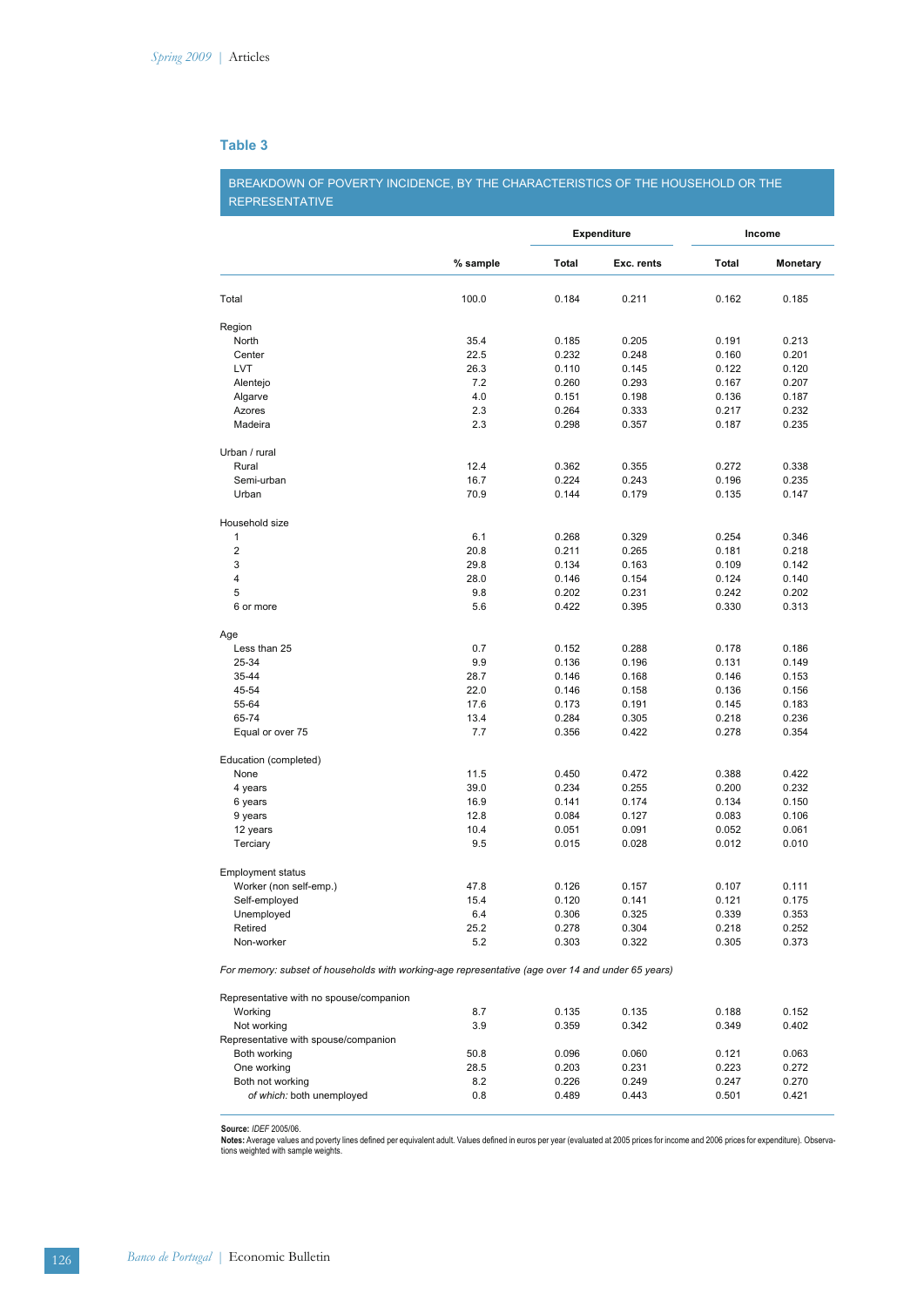vidual also face significantly higher than average poverty rates. The lowest poverty rates are observed for households with 3 or 4 individuals, which represent more than half of the population.

With respect to age, the highest poverty rates are clearly concentrated in households with representatives older than 64 years and, in particular, in households where the representative is older than 74 years. All the other age brackets record lower than average poverty rates (with the exception of households where the representative is younger than 25 years, which represent a negligible fraction of the population).

The number of years of education of the representative is an important variable to identify the incidence of poverty. In fact, the poverty rate consistently decreases as the number of years of completed education increases. This relation holds robustly across all income and expenditure measures. It is noteworthy that over 40 per cent of households whose representative has zero years of completed education – mainly older households – are in poverty according to most measures. Households whose representative has only 4 years of completed education also record higher than average poverty rates (these households correspond to almost 40 per cent of the population). In contrast, households with representatives with 12 years or more of education face poverty rates clearly below 10 percent, which are close to zero in the case of those with tertiary education.

These figures are directly associated with the high returns to education in the Portuguese labour market, which are closely related to the low supply of educated individuals (this issue is explored further in Section 4 below). As shown in Chart 2, households with higher education levels can expect on average higher labour market incomes, higher total monetary incomes and higher total expenditure levels. Chart 2 also shows that these patterns occur along the full life-cycle of the households, with the maximum expected wage earnings - for all education levels - occurring between 45 and 64 years. The returns to education throughout the working life of an individual also translate into the pension levels in retirement. In fact, the sharp fall in labour market earnings occurring at retirement is only partially translated in a fall in monetary income, which is related to the existence of a social security system in Portugal. Finally, in line with theoretical predictions, expenditure displays a smoother profile relative to income, and displays a much milder fall in older age brackets.

In terms of employment status, Table 3 shows that households where the representative works have clearly lower poverty rates relative to the cases where the representative is unemployed, retired or not working for other reasons (this is the case, for example, of students, individuals with disability, individuals in public service or individuals taking care of their home or family). When we focus on working-age representatives (presented in the lower panel of Table 3) we also conclude on the importance of participation in the labour market. Households where the representative (and the spouse/companion) works face much lower poverty rates relative to the case where the representative (or the spouse/companion) is not working<sup>18</sup>. A particularly vulnerable situation occurs when both the representative and the

**(18)** For expositional purposes, from now on references to spouses should be interpreted as including companions as well.18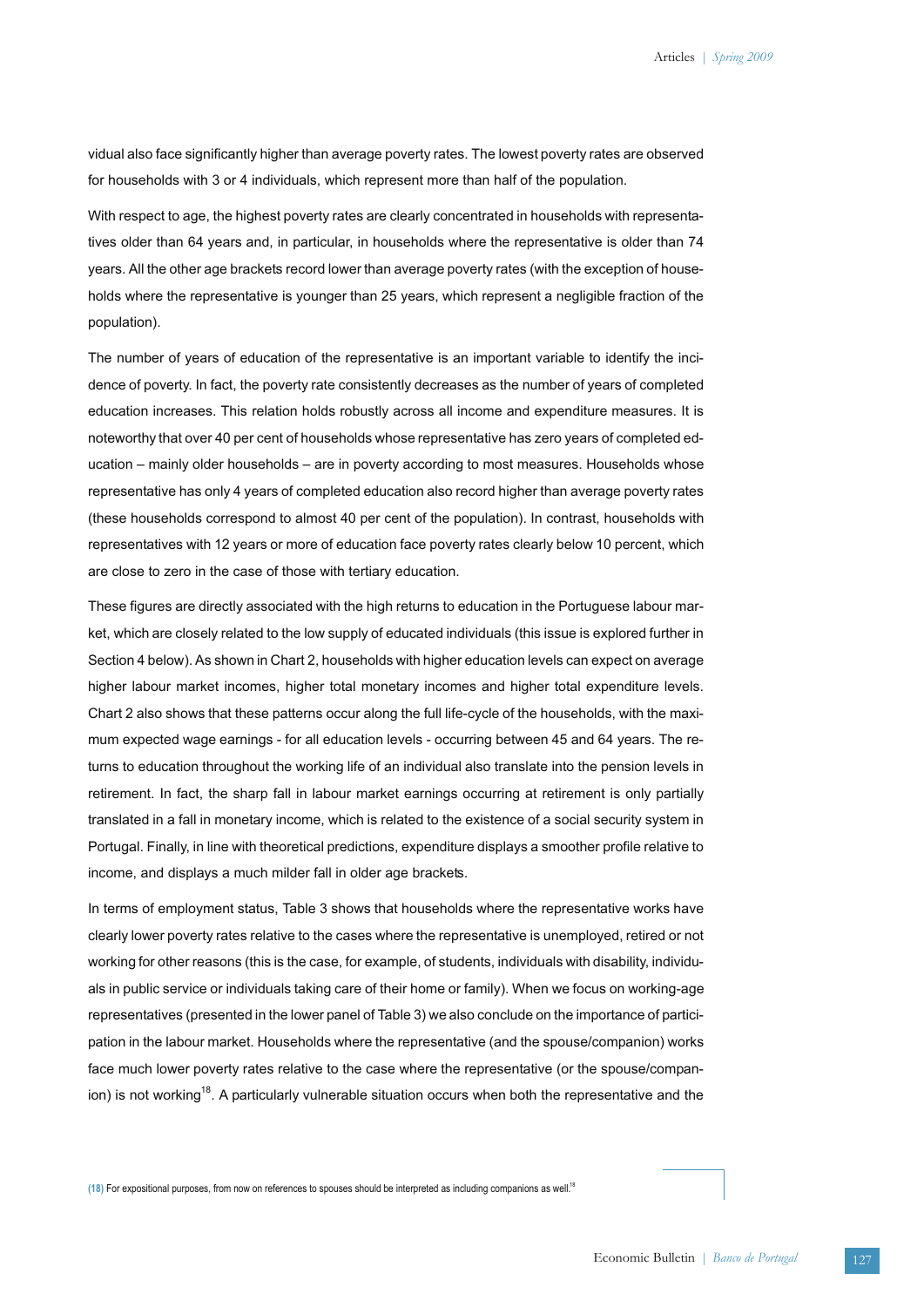## **Chart 2**



Note: The x-axis refers to the age of the representative. The level of education refers to the maximum education of either the representative or the spouse

spouse are unemployed. Almost half of the households are in poverty in this case<sup>19</sup>. Another vulnerable situation occurs for households with children and a single representative who does not work. In results not shown in the table we conclude that over half of these households live in poverty, regardless of the expenditure and income aggregate analysed.

Despite the impact of participating in the labour market in lowering the incidence of poverty, it must be noted that the shares of poor representatives and spouses who work is quite significant, albeit lower than the corresponding figures for the non-poor. Chart 3 below illustrates this fact. The chart presents the share of working representatives and spouses – for poor and non-poor households - in each age

**<sup>(19)</sup>** Note that poverty rates for this group when we use income measures stand at a lower level, around 43 per cent. However, it should be noted that there is a calendar mismatch that may influence the interpretation of the results. In fact, while representatives reported their "usual" employment status, the reported income refers to the full year of 2005.<sup>19</sup>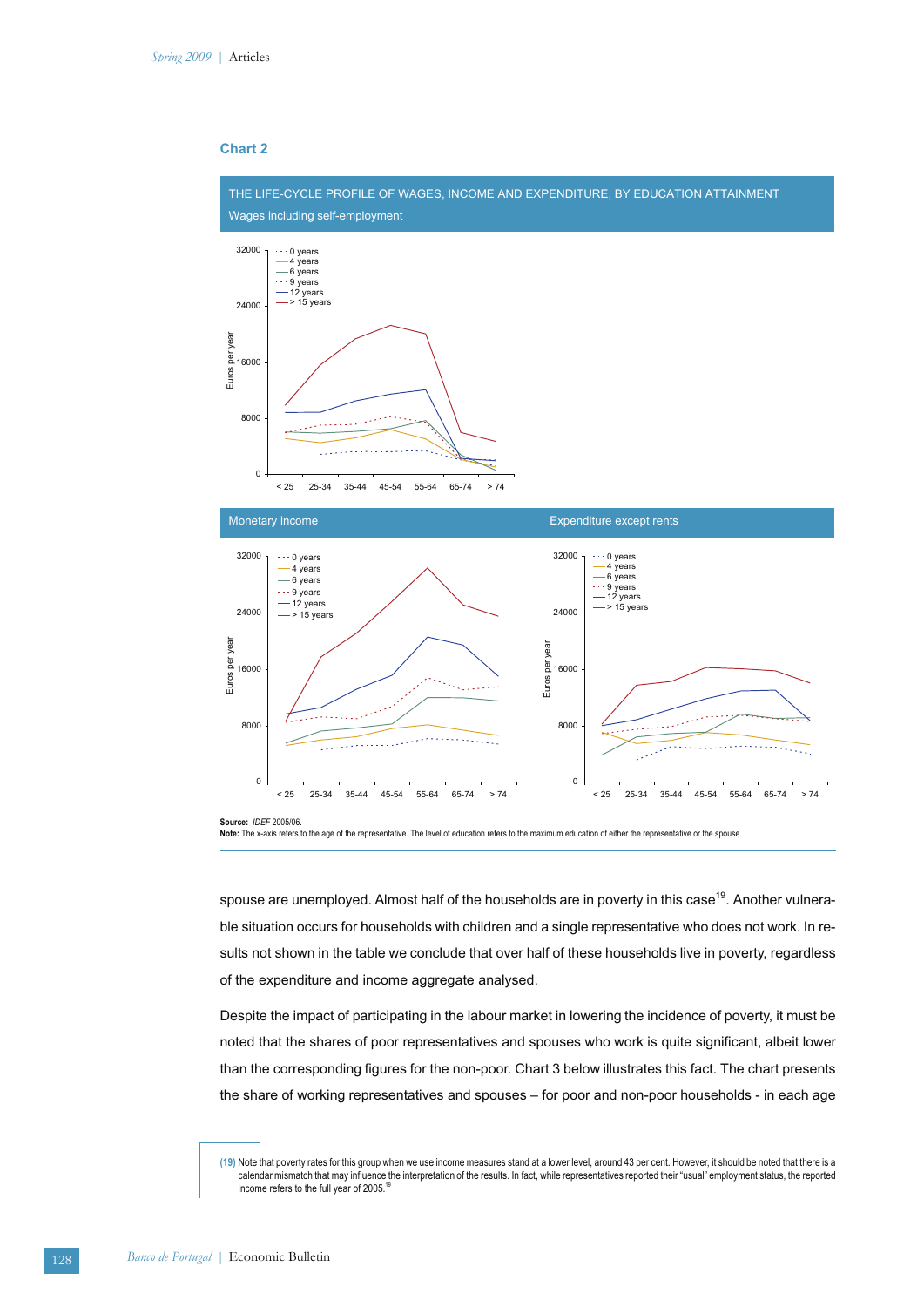

### **Chart 3**

0 10 20

**Source:** *IDEF* 2005/06.

**Note:** The x-axis refers to the age of the representative.

< 25 25-34 35-44 45-54 55-64 65-74 > 74

bracket.<sup>20</sup> For example, in the age brackets between 34 and 54 years, around 70 per cent of representatives in poor households were working, while the corresponding figure for the non-poor was close to 90 per cent. For the same age brackets, between 40 and 50 per cent of spouses in poor households were working, while the corresponding figure for the non-poor was around 65 per cent.<sup>21</sup>

 $\mathsf{C}$ 10  $20$ 

< 25 25-34 35-44 45-54 55-64 65-74 > 74

To end this subsection it is instructive to briefly summarize the breakdown of the poor in the population. Table 4 highlights that, when measures of expenditure are used, around 15 per cent of the poor are children (under 15 years), 30 per cent are working individuals, close to 30 per cent are retired and 25 per cent are not working for other reasons (including unemployed and students). The corresponding figures for income measures are, respectively, around 17, 25, 26 and 32 per cent.

**<sup>(20)</sup>** The figure presents results for total income and expenditure poverty. The results are analogous when monetary income or expenditure excluding rents are used.

**<sup>(21)</sup>** The differences are relatively higher when poverty is measured with income, which is not surprising given that participation in the labour market directly influences monetary income.<sup>2</sup>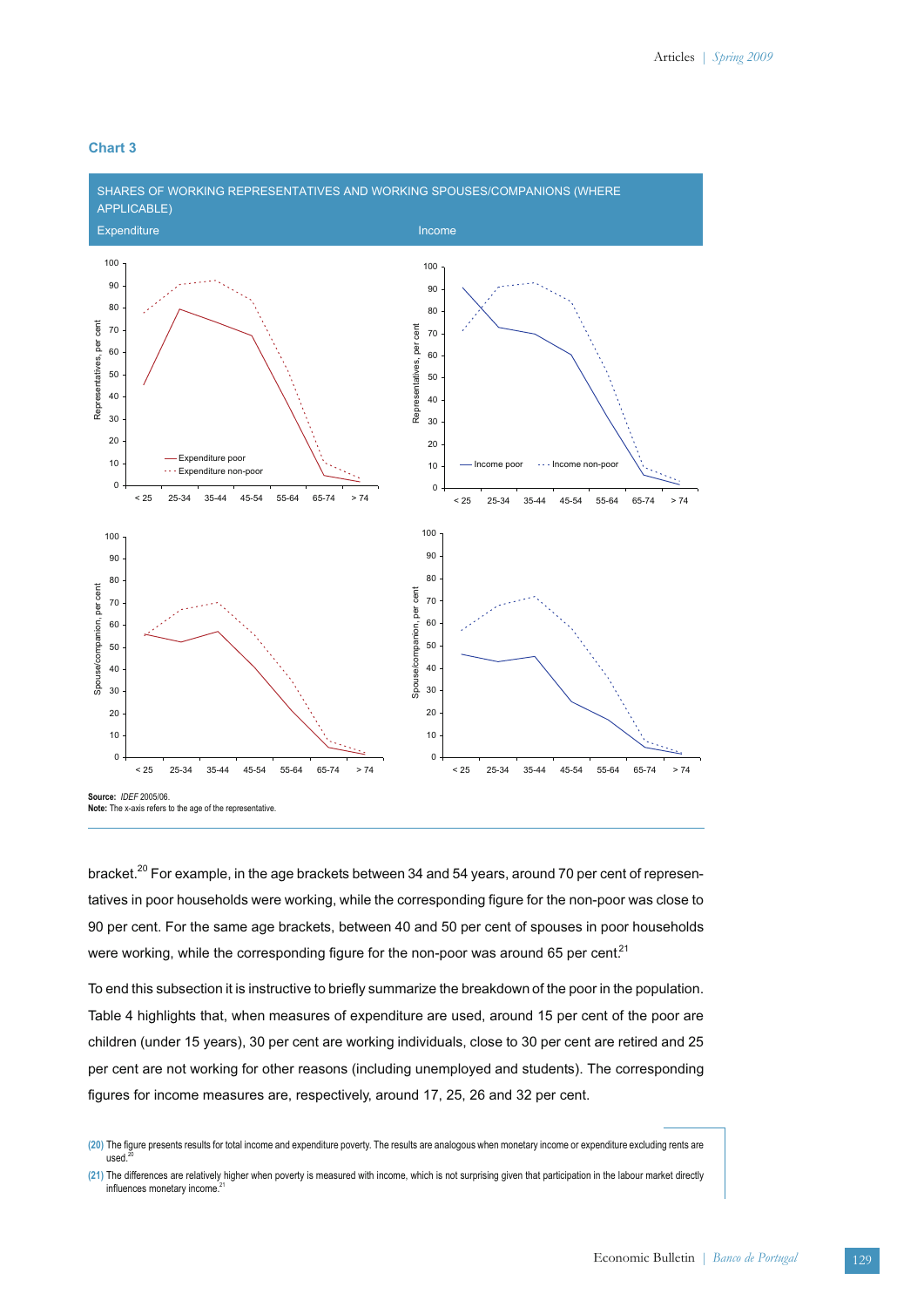### **Table 4**

| BREAKDOWN OF THE POOR<br>Per cent |       |                    |       |                 |          |  |
|-----------------------------------|-------|--------------------|-------|-----------------|----------|--|
|                                   |       | <b>Expenditure</b> |       | Income          |          |  |
|                                   | Total | Exc. rents         | Total | <b>Monetary</b> | % sample |  |
| Children                          | 14.5  | 14.6               | 17.4  | 16.0            | 15.5     |  |
| Worker                            | 29.3  | 31.3               | 25.4  | 24.8            | 44.0     |  |
| Unemployed                        | 7.6   | 7.4                | 8.9   | 8.4             | 5.4      |  |
| Retired                           | 29.8  | 29.3               | 25.6  | 26.9            | 19.3     |  |
| Other non-worker                  | 18.8  | 17.4               | 22.7  | 24.0            | 15.8     |  |
| Total                             | 100.0 | 100.0              | 100.0 | 100.0           | 100.0    |  |

**Source:** *IDEF* 2005/06.

Notes: Average expenditure / income and poverty lines defined per equivalent adult. Observations were weighted with sample household weights

### **3.3. Recent trends in poverty in Portugal: 1994/95-2005/06**

There is a long-standing conviction that poverty levels in Portugal have stood at high and relatively stable levels in recent decades (see Rodrigues, 2007, and Costa *et al.*, 2008). According to the most recent Eurostat statistics, poverty rates in Portugal, measured with monetary income, declined gradually from levels around 21 per cent in 1995 to 18 per cent in 2006 (even though it should be underlined that there is a methodological break in 2004). Further, INE (2008a) showed recently that according to the latest expenditure survey the incidence of poverty declined between 1999 and 2005. In this subsection we assess the recent poverty trends in Portugal with evidence from the three latest expenditure surveys (IOF 1994/95, IOF 2000 and IDEF 2005/06). We will show that recent poverty trends differ whether one uses expenditure or income aggregates. Further, we will also conclude that the sample design in each survey significantly affects the results. The breakdown of the sample in terms of education is particularly critical in this respect.

We start by presenting in Chart 4 the annual average growth of expenditure and income in Portugal in the sub-periods between the three expenditure surveys, for each quintile of the distributions. The main messages arising from the figure are the following. First, the average rate of growth of expenditure and income in the second half of the 90s was significantly higher than in the first half of the 00s, for all quintiles of the distributions. Second, between the 2000 and 2005/06 surveys there was an abnormal increase in the value of rents (which is included in the non-monetary components of expenditure and income). In particular, imputed rents grew over 50 per cent in cumulated terms between 1999 and 2005, according to the expenditure surveys. This is equally clear in Chart 4 when we compare the rate of growth of expenditures including or excluding rents. This fact leads us to favour an intertemporal analysis of poverty using expenditure excluding rents and monetary income.

The third feature worth highlighting from Chart 4 is that the evolution across quintiles is clearly different when we focus on expenditure or income aggregates. From the lower panel of Chart 4, it is clear that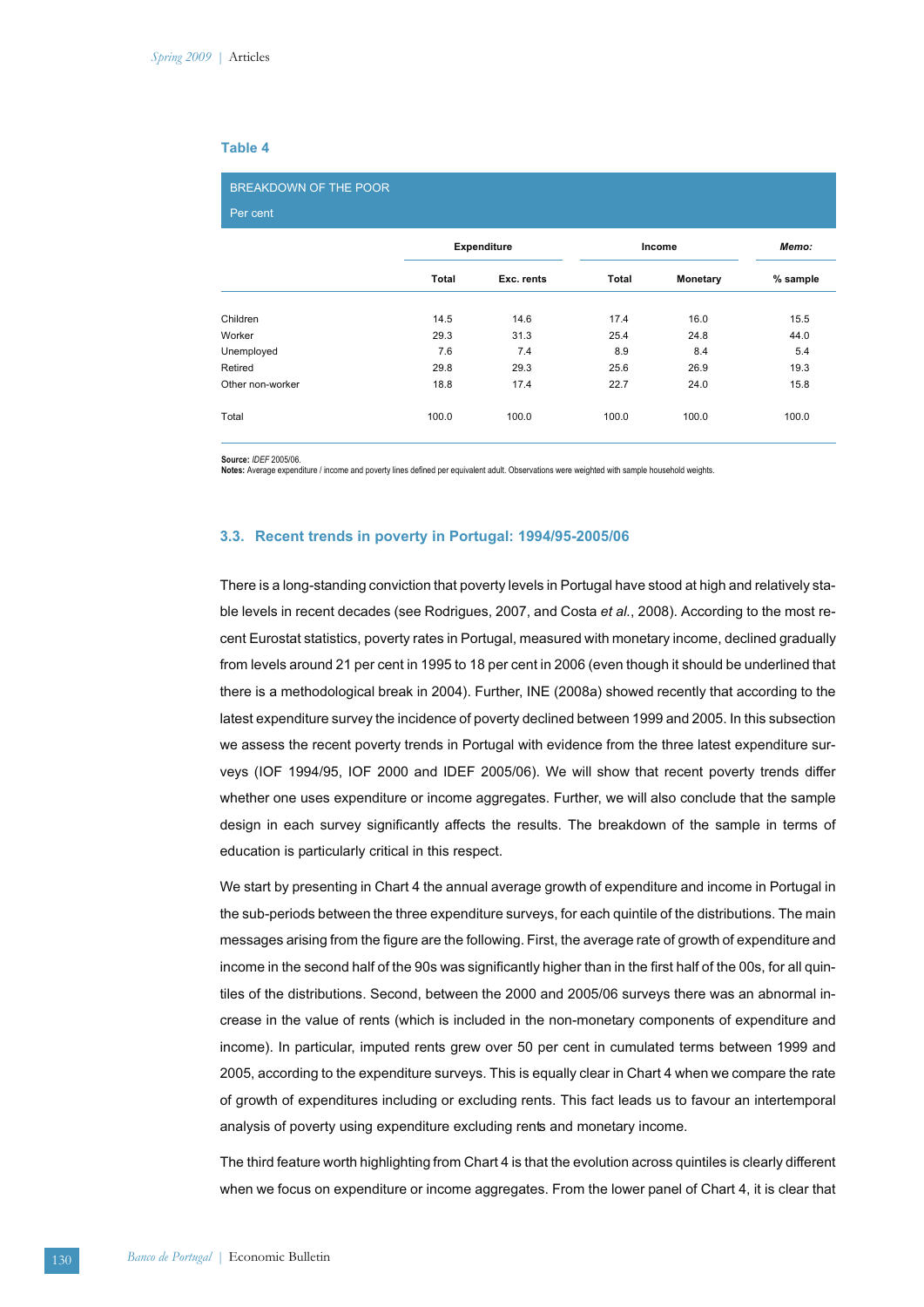

### **Chart 4**

when we look at the behaviour of expenditure excluding rents between 1994/95 and 2005/06 the lowest quintile consistently observed the highest rates of growth and the highest quintiles consistently observed the lowest rates of growth. This implied a decline in relative poverty and in the inequality of the distribution of expenditure except rents throughout this period. When we turn to the behaviour of monetary income, the picture is quite different. In fact, the lowest quintile did not perform significantly better than the median quintile and the highest quintile consistently observed the highest rate of growth of monetary income throughout the decade. This behaviour implied a slight increase in the inequality of the distribution of monetary income, while no conclusion can be drawn regarding the evolution of the poverty rate.<sup>22</sup>

In order to start analysing the main poverty trends between 1994/95 and 2005/06 Chart 5 presents the evolution of poverty rates during this decade, with 95 per cent confidence intervals around the point es-

**<sup>(22)</sup>** A more thorough analysis of the evolution of inequality throughout this period is available from the author upon request. For completeness, it is worth reporting here that the Gini coefficients for monetary income in 1994/95, 2000 and 2005/06 were, respectively, 0.354, 0.364 and 0.373. The corresponding Gini coefficients for expenditure excluding rents were, respectively, 0.395, 0.377 and 0.357.<sup>22</sup>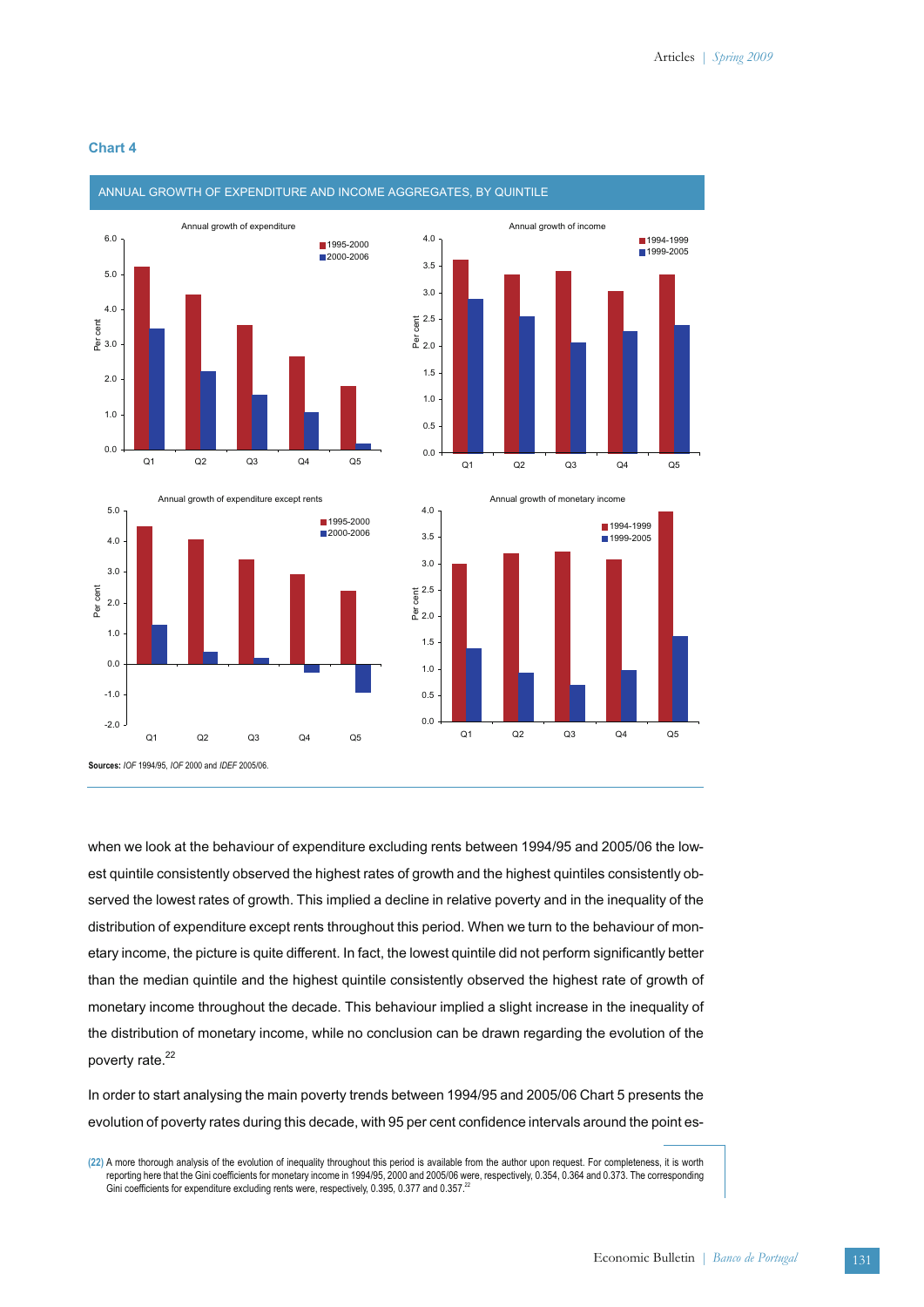timates. A straightforward interpretation of the figure would lead one to conclude that poverty rates computed with expenditure measures declined between 1995 and 2000, and again between 2000 and 2006, albeit not significantly in statistical terms in the case of expenditure except rents in each sub-pe- $\text{riod}^{23}$ . In turn, according to the income measures, we would conclude that poverty stayed broadly constant between 1994 and 1999 and declined significantly between 1999 and 2005. However, as we will show below, these conclusions are most likely not robust and must be qualified.

The main problem is that the survey samples do not consistently reflect the population under study in the respective years, in particular in 2000. In fact, while the 1994/95 and 2000 surveys were both designed based on the 1991 Census of the population, the sample for the 2005/2006 survey was based on the 2001 Census. This implies that in 2000 the survey was designed to reflect the structure of the population observed almost a decade earlier. Moreover, it turns out that older individuals are over-represented in the 2000 survey. For example, the share of individuals older than 64 years is 20.3 per cent

#### **Chart 5**



**Sources:** *IOF* 1994/95, *IOF* 2000 and *IDEF* 2005/06. **Note:** Evolution of poverty rates, FGT(0), with 95 per cent confidence intervals around the point estimates.

**(23)** These results were confirmed with formal statistical tests.23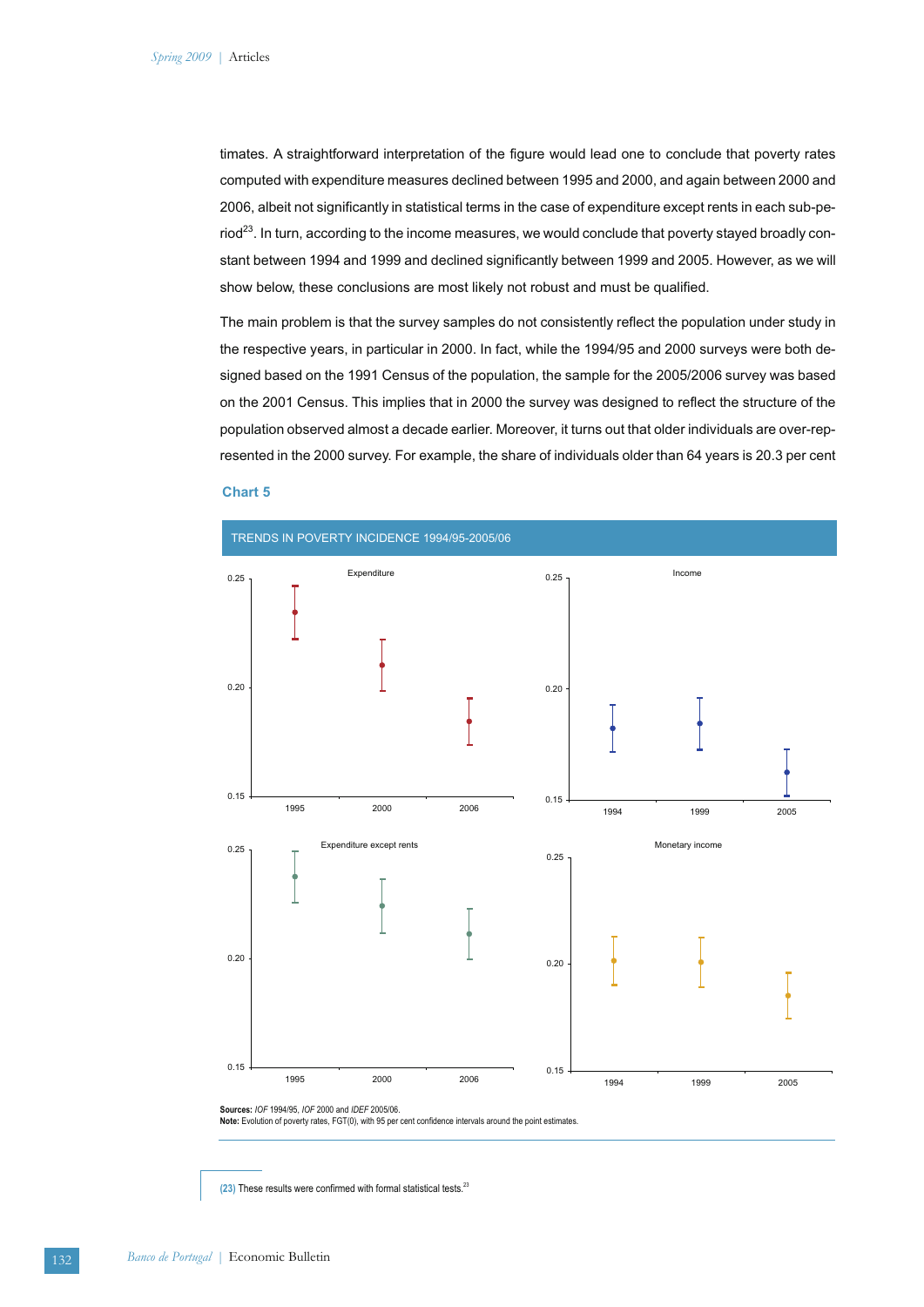in the IOF 2000, which contrasts with 16.4 per cent the 2001 Census of the population (17.3 per cent in the IDEF 2005/06).<sup>24</sup> This evolution has a direct counterpart in the breakdown of the sample by education attainment. For example, in the IOF 2000, 65 per cent of the population over 25 years had at most 4 years of completed education. In the IDEF 2005/06, this figure drops to 51 per cent. This evolution is impossible in demographic terms. As we already attested above, education is a crucial covariate of poverty in Portugal. This implies that the incidence of poverty should be overstated in the IOF 2000.

To evaluate the impact of these sampling errors, several simple counterfactual scenarios were estimated, aiming to simulate how poverty rates would have evolved between 2000 and 2005/06 for different assumptions concerning the breakdown of the population in terms of years of education (Table 5).

A first counterfactual scenario presented in Table 5 estimates the evolution of poverty rates in case the breakdown of the population in terms of years of education had remained constant between 2000 and 2005/06 (and the poverty incidence by education group had evolved as described in the surveys). The table suggests that the poverty incidence would actually increase markedly between those years in this counterfactual exercise, instead of decreasing significantly as in Chart 5. However, this is obviously a very extreme exercise given that the stock of education has surely improved during this period. We thus computed a second counterfactual exercise taking into account an estimated evolution of the stock of attained education between 2000 and 2006 (using a conservative evolution of the education pyramid in the Census 2001). The results, also shown in Table 5, suggest that poverty rates may have actually stayed broadly constant during the 00s.

Given that the samples in the IOF 1994/95 and IDEF 2005/06 are both consistent with the Population Census undertaken a few years earlier, we think the results between these two surveys should be broadly comparable. Compiling all the above observations, it can be concluded that poverty rates decreased significantly between 1994/95 and 2005/06, in particular when measured with expenditure aggregates. Further, the evidence suggests that poverty rates decreased more markedly between

### **Table 5**

| <b>COUNTERN ACTUAL EVOLUTION OF FOVERTLY FOCUUNU ON THE ROLE OF EDUCATION</b> |                    |       |                     |        |       |       |          |       |
|-------------------------------------------------------------------------------|--------------------|-------|---------------------|--------|-------|-------|----------|-------|
|                                                                               | <b>Expenditure</b> |       |                     | Income |       |       |          |       |
|                                                                               | <b>Total</b>       |       | <b>Except rents</b> |        | Total |       | Monetary |       |
| Poverty incidence - FGT(0)                                                    | 2000               | 2006  | 2000                | 2006   | 1999  | 2005  | 1999     | 2005  |
| Observed                                                                      | 0.210              | 0.184 | 0.224               | 0.211  | 0.184 | 0.162 | 0.201    | 0.185 |
| Counterfactual based on constant education (a)                                | 0.210              | 0.222 | 0.224               | 0.248  | 0.184 | 0.194 | 0.201    | 0.220 |
| Counterfactual based on estimated education (b)                               | 0.210              | 0.207 | 0.224               | 0.232  | 0.184 | 0.182 | 0.201    | 0.207 |

COUNTERFACTUAL EVOLUTION OF POVERTY, FOCUSING ON THE ROLE OF EDUCATION

**Sources:** *IOF* 2000 and *IDEF* 2005/06.

**Notes: (a)** Computations based on constant 2000 population shares, by education attainment. **(b)** Computations based on the estimated poverty incidence in 2000 and the likely evolution of education of the population between 2000 and 2006, estimated with standard mortality rates, the education pyramid in the Census 2001, and assuming a constant population.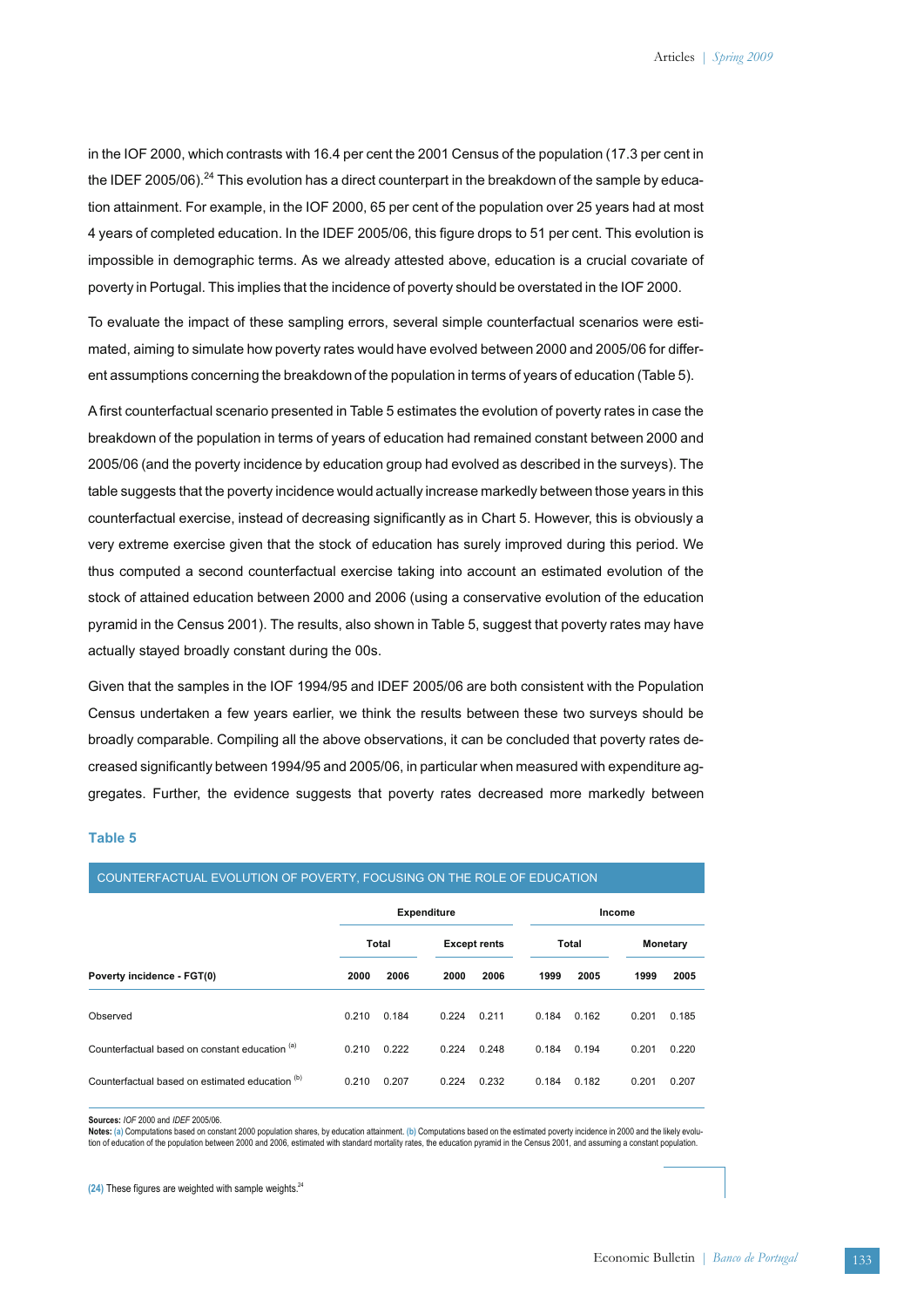1994/95 and 2000.<sup>25,26</sup> In results available from the author upon request, it can also be concluded - using the "TIP curve" analysis proposed by Jenkins and Lambert (1997) - that the overall decline in poverty between 1994/95 and 2005/06 is robust to the level of the poverty line and to the equivalence scale used, but only in the case where the poverty indicators are computed with expenditure measures.

The above discussion highlights the importance of moving beyond the simple statistical measurement of poverty trends and trying to understand the factors determining these trends. Further, it stresses the importance of keeping track of the quality of the sample, in particular in what regards the breakdown by education.

### **4. SOURCES OF POVERTY IN PORTUGAL**

In the last section we described several social-economic characteristics of households living in poverty in Portugal. The problem with these poverty profiles is that they do not allow distinguishing the relative importance of the various factors associated with poverty. This section aims to tackle this issue. To this end we run several multivariate regressions, which incorporate the poverty covariates that are identifiable with the IDEF 2005/06.

In particular, we will estimate regressions where the dependent variable is binary, taking the value 1 when an individual is poor and 0 otherwise. The estimated model is called a Probit and can be formalized as follows:

$$
Pr(y_i = 1 | x_i) = \phi(x_i \beta)
$$

In this equation, the probability that the dependent variable  $y_t$  equals 1 (i.e., the probability that an individual *i* is poor), given a set of explanatory variables *xi* , is specified as a non-linear function of the explanatory variables  $x_j$ .  $\beta$  represents the vector of coefficients to be estimated and  $\phi$  is the normal cumulative distribution function. The estimation of the model is undertaken by maximum likelihood.

Before presenting the results of the estimations, it is important to underline three potential problems associated with this approach. First, representing poverty as a binary situation ignores information concerning the depth of poverty. In addition, when poverty is represented by a binary characterization, even marginal changes around the poverty line move the position of the households from the set of poor to non-poor (or vice-versa). Second, even though the multivariate regression framework is a step forward in understanding the covariates of poverty, it is important to underline upfront that these regressions do not identify causal relationships. Finally, there is an important problem associated with

**<sup>(25)</sup>** Further, as argued in Rodrigues (2007), during this period the depth of poverty was reduced, due in particular to the introduction of the *Rendimento Mínimo Garantido* (a minimum guaranteed income scheme, which was set at levels significantly below the poverty line).<sup>2</sup>

**<sup>(26)</sup>** The reasons underlying the poverty decline in the late 90s – in particular when expenditure aggregates are used – are beyond the scope of this study. Here it is worth highlighting that this evolution may be related *inter alia* to the significant increase in current transfers from the general government to households during this period, as well as to an increased access to debt of households who were traditionally excluded from the credit market for consumption (see Farinha, 2008, and references therein).<sup>26</sup>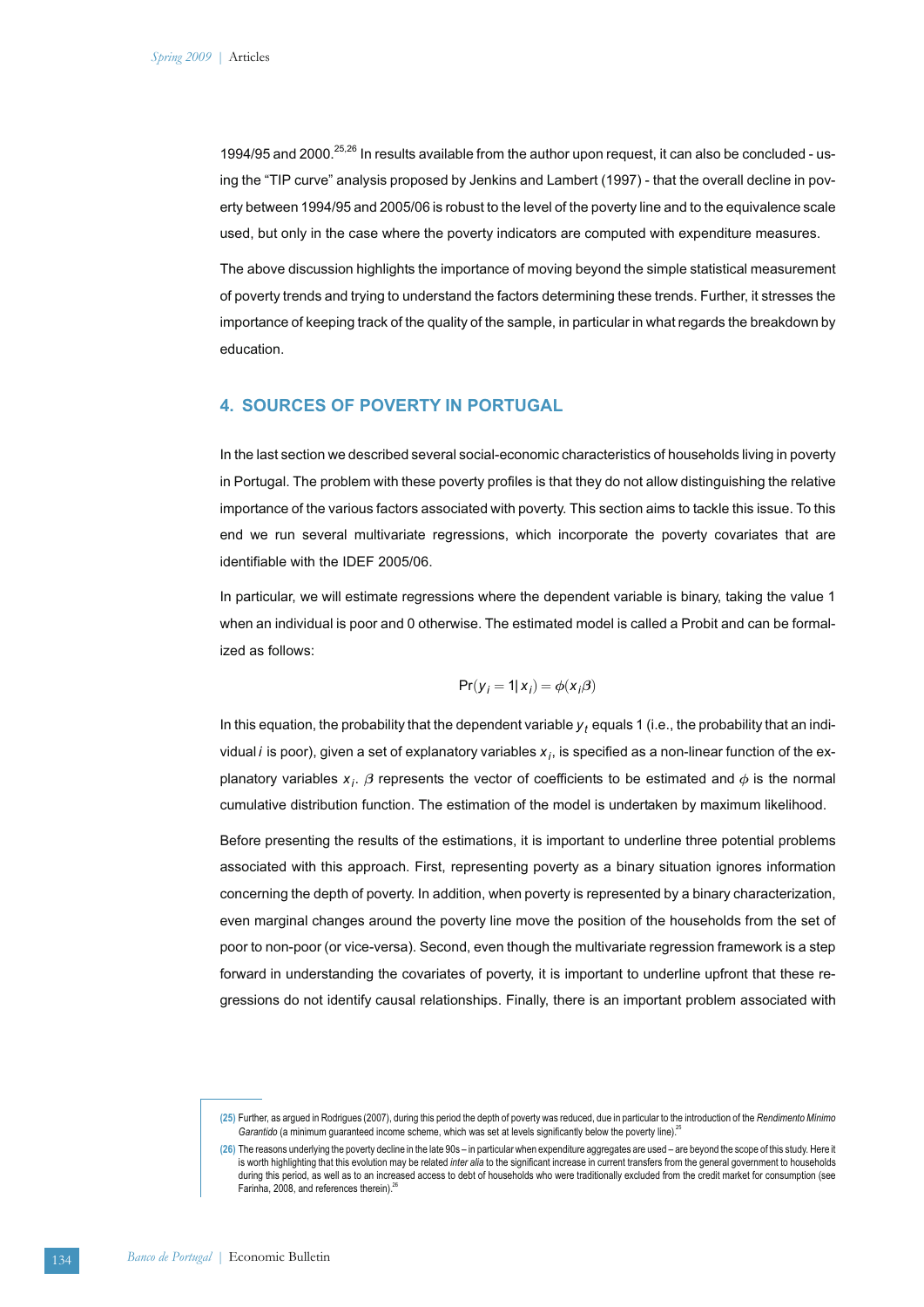the endogeneity of the variables.<sup>27</sup> In what follows, we proceed with this note of caution in mind, hoping that the overall results may be robust to this issue.

Table 6 presents the results of the Probit regressions for the poor population identified with each income and expenditure aggregate. The explanatory variables of the model include geographical data (region of the household and urban/rural breakdown), characteristics of the household (household size, number of members working beside the representative, maximum education level of the representative/spouse, existence of a spouse in the household) and characteristics of the representative (age and working condition). In Table 6 the estimated coefficients measure the marginal effect of each variable on the probability of an individual being poor, controlling for the impact of all the other covariates.<sup>28</sup> The standard errors of each coefficient are presented in parenthesis.

We turn now to the analysis of the results for each explanatory variable. It is important to note upfront that the sign and statistical significance of the estimated coefficients are globally robust to the expenditure and income aggregates used (with the exception of the dummy variables referring to the region where the household resides).

In what concerns the household size, Table 6 allows us to conclude that each additional household member significantly increases the probability that the household is poor, even controlling for the impact of the remaining explanatory variables. This effect is directly influenced by the fact that both expenditure and income are computed per equivalent adult.

In addition, the table includes results on whether having a spouse in the household influences the probability of the household being poor. For all expenditure and income aggregates, it can be concluded that having a spouse significantly decreases the probability of the household being poor. This is probably related to the existence of insurance mechanisms within the household but may also be affected by the existence of several economies of scale which are probably not captured accurately in the simplified equivalence scale used in this article. Anyway, this result confirms the aggregate evidence that was already observable in the lower panel of Table 4.

Regarding the variables related to geographical factors, it is clear that households living in urban areas have a lower probability of living in poverty, when compared with households living in rural areas. Furthermore, it is confirmed that households living in the Lisbon region and in the Algarve face a relatively lower probability of being poor.

Focusing now on the age of the representative, the table shows that there is a significant relation between the individuals' life cycle and the probability of living in poverty. In fact, the lowest probabilities of living in poverty occur when the representative belongs to the age bracket between 45 and 64 years (in

**<sup>(27)</sup>** The relation between education and poverty may be useful to illustrate this issue. It should come as no surprise that we will find that a low level of education is a significant determinant of poverty. The problem with this conclusion is that the permanence of children in poor households also implies, on average, lower levels of education attainment relative to comparable age-brackets in the rest of the population. This kind of endogeneity is inescapable in our data sets. Analogous examples could actually be presented for other variables such as unemployment or illness (see Smith and Middleton, 2007).<sup>27</sup>

**<sup>(28)</sup>** It is important to note that these marginal effects are evaluated at the mean of the independent variables, except in the cases of the variables which, when assuming a value equal to 1, imply that other associated variables are equal to zero (which is the case of the dummy variables representing the region, age, employment status and education). In these cases, the evaluation of the marginal effects takes into account the null restrictions over the respective associated variables.<sup>28</sup>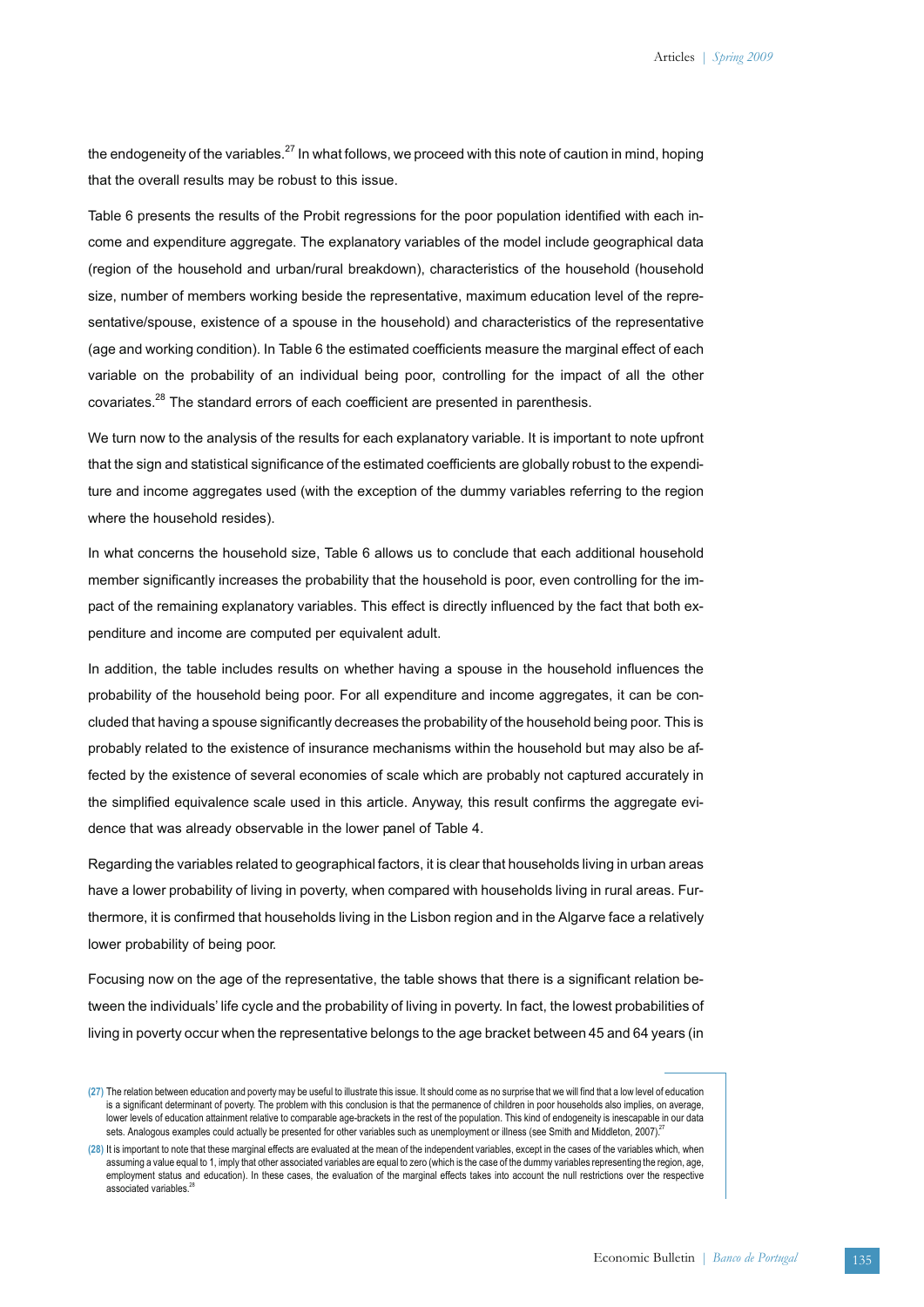the case of the poverty indicators based on expenditure) and to the age bracket between 55 and 74 years (in the case of the poverty indicators based on income). In turn, the highest risk of poverty is observed in the lowest and highest age brackets

Table 6 subsequently presents the impact of the employment status of the representative A first conclusion in this respect is that households with an unemployed representative observe significantly higher probabilities of being poor relative to households where the representative is working. This effect amounts to about 15 percentage points when poverty indicators are based on expenditure aggregates and to about 20 percentage points when poverty indicators are based on income aggregates. A similar result – albeit of a lower magnitude – is found when the representative does not work (for reasons other than retirement or unemployment).

In case the representative is retired, the probability of being poor (compared with the case of a working representative) is positive but quantitatively close to zero. This fact suggests that, with the rules governing the fiscal and pension systems in 2005/06, moving into retirement did not imply a significant reduction in liquid income or expenditure. This result is not surprising given that the net replacement rates (relative to the final earnings before retirement) at the time were on average above 90 per cent (see OECD, 2007). Note that this figure reflects not only the gross replacement rates - which were on average close to 75 per cent - but also the difference in social security contributions and personal income taxes paid by workers and pensioners. It should be mentioned that after 2005 several new rules governing the expected liquid income after retirement were approved. These new rules significantly decreased the net replacement rate.

Table 6 also shows that the probability of being poor significantly diminishes with each additional working member in the household (besides the representative). Each additional working member decreases the probability of being poor by around 7 percentage points when poverty indicators are based on expenditure aggregates and in over 11 percentage points when poverty indicators are based on income aggregates.

The last evidence in Table 6 refers to the role of education in determining the probability of living in poverty. The table confirms that the education level of the representative/spouse is a fundamental element in determining that probability. In fact, compared with households whose representative and spouse had no formal education, households where the representative and/or spouse had 4 years of education displayed lower probabilities of being poor, by about 15 percentage points. The probability of being poor was over 35 percentage points lower in households where the representative and/or spouse had tertiary education. Thus, it is clear that the education level is an important explanatory factor of poverty levels in Portugal.

It is instructive to recall that from the poverty profiles in the last section it would not be possible to distinguish whether the high poverty incidence among the elderly was due to life-cycle issues, to their low average level of education or to their retirement status. The multivariate analysis in this section suggests that education is quantitatively the most relevant factor among the three.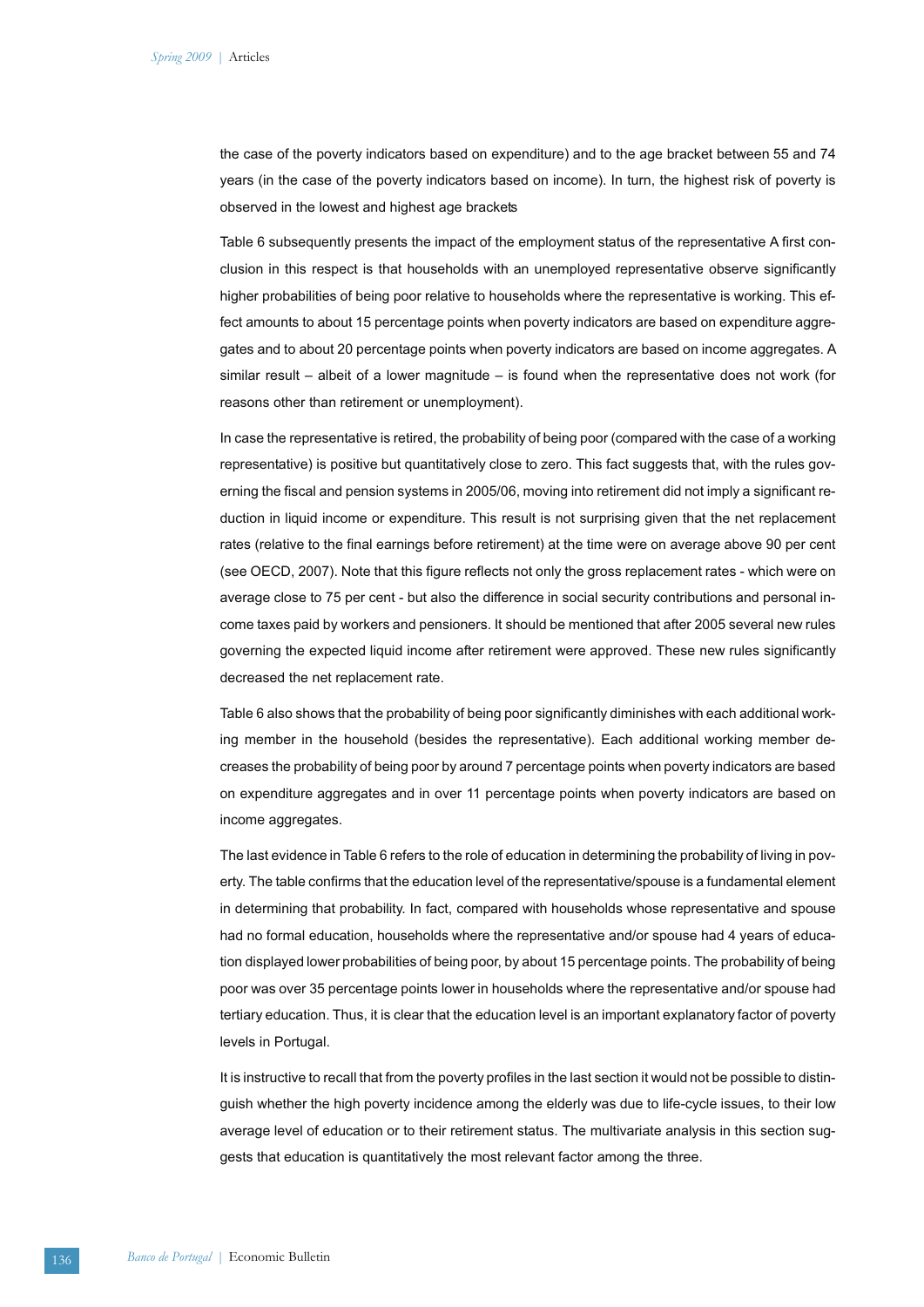# **Table 6**

## PROBIT REGRESSIONS - MARGINAL EFFECTS

|                                                                                                           |                     | <b>Expenditure</b>  |                     | Income              |  |  |
|-----------------------------------------------------------------------------------------------------------|---------------------|---------------------|---------------------|---------------------|--|--|
|                                                                                                           | <b>Total</b>        | Exc. rents          | Total               | <b>Monetary</b>     |  |  |
| Household size                                                                                            | 0.051               | 0.041               | 0.055               | 0.049               |  |  |
| Family with spouse/companion                                                                              | (0.000)<br>$-0.038$ | (0.000)<br>$-0.033$ | (0.000)<br>$-0.039$ | (0.000)<br>$-0.030$ |  |  |
| Urban                                                                                                     | (0.000)<br>$-0.088$ | (0.000)<br>$-0.058$ | (0.000)<br>$-0.057$ | (0.000)<br>$-0.081$ |  |  |
| Region (relative to North)                                                                                | (0.000)             | (0.000)             | (0.000)             | (0.000)             |  |  |
| Center                                                                                                    | 0.046               | 0.047               | $-0.011$            | $-0.001$            |  |  |
|                                                                                                           | (0.000)             | (0.000)             | (0.000)             | (0.000)             |  |  |
| Lisbon region                                                                                             | $-0.017$<br>(0.000) | $-0.004$<br>(0.000) | 0.002<br>(0.000)    | $-0.024$<br>(0.000) |  |  |
| Alentejo                                                                                                  | 0.058               | 0.074               | $-0.019$            | $-0.016$            |  |  |
|                                                                                                           | (0.000)             | (0.001)             | (0.000)             | (0.000)             |  |  |
| Algarve                                                                                                   | $-0.007$            | 0.015               | $-0.019$            | 0.004               |  |  |
| Azores                                                                                                    | (0.001)<br>0.019    | (0.001)<br>0.086    | (0.000)<br>$-0.023$ | (0.001)<br>$-0.024$ |  |  |
|                                                                                                           | (0.001)             | (0.001)             | (0.001)             | (0.001)             |  |  |
| Madeira                                                                                                   | 0.053               | 0.107               | $-0.040$            | $-0.016$            |  |  |
|                                                                                                           | (0.001)             | (0.001)             | (0.000)             | (0.001)             |  |  |
| Age of representative (relative to 25-34 years)                                                           |                     |                     |                     |                     |  |  |
| Less than 25 years                                                                                        | 0.027               | 0.118               | 0.113               | 0.077               |  |  |
|                                                                                                           | (0.002)<br>$-0.033$ | (0.002)<br>$-0.072$ | (0.002)             | (0.002)             |  |  |
| 35-44 years                                                                                               | (0.000)             | (0.001)             | $-0.020$<br>(0.000) | $-0.036$<br>(0.000) |  |  |
| 45-54 years                                                                                               | $-0.052$            | $-0.100$            | $-0.039$            | $-0.040$            |  |  |
|                                                                                                           | (0.000)             | (0.001)             | (0.000)             | (0.000)             |  |  |
| 55-64 years                                                                                               | $-0.055$            | $-0.092$            | $-0.058$            | $-0.049$            |  |  |
|                                                                                                           | (0.001)             | (0.001)             | (0.000)             | (0.001)             |  |  |
| 65-74 years                                                                                               | $-0.027$<br>(0.001) | $-0.046$<br>(0.001) | $-0.058$<br>(0.001) | $-0.069$<br>(0.001) |  |  |
| Equal or over 75 years                                                                                    | 0.005               | 0.029               | $-0.040$            | $-0.019$            |  |  |
|                                                                                                           | (0.001)             | (0.001)             | (0.001)             | (0.001)             |  |  |
| Employment status of the representative                                                                   |                     |                     |                     |                     |  |  |
| (relative to working representative)                                                                      |                     |                     |                     |                     |  |  |
| Unemployed                                                                                                | 0.152               | 0.152               | 0.191               | 0.206               |  |  |
|                                                                                                           | (0.001)             | (0.001)             | (0.001)             | (0.001)             |  |  |
| Retired                                                                                                   | 0.026<br>(0.000)    | 0.001               | 0.022               | 0.008               |  |  |
| Other non-worker                                                                                          | 0.100               | (0.000)<br>0.095    | (0.000)<br>0.123    | (0.000)<br>0.173    |  |  |
|                                                                                                           | (0.001)             | (0.001)             | (0.001)             | (0.001)             |  |  |
| No. members working (besides representative)                                                              | $-0.068$            | $-0.073$            | $-0.117$            | $-0.148$            |  |  |
|                                                                                                           | (0.000)             | (0.000)             | (0.000)             | (0.000)             |  |  |
| Maximum years of education of the representative / spouse<br>(relative to 0 completed years of education) |                     |                     |                     |                     |  |  |
| 4 years of education                                                                                      | $-0.168$            | $-0.153$            | $-0.169$            | $-0.146$            |  |  |
|                                                                                                           | (0.001)             | (0.001)             | (0.001)             | (0.001)             |  |  |
| 6 years of education                                                                                      | $-0.249$            | $-0.227$            | $-0.242$            | $-0.228$            |  |  |
| 9 years of education                                                                                      | (0.001)<br>$-0.287$ | (0.001)<br>$-0.259$ | (0.001)<br>$-0.288$ | (0.001)<br>$-0.265$ |  |  |
|                                                                                                           | (0.001)             | (0.001)             | (0.001)             | (0.001)             |  |  |
| 12 years of education                                                                                     | $-0.344$            | $-0.319$            | $-0.327$            | $-0.319$            |  |  |
|                                                                                                           | (0.001)             | (0.001)             | (0.001)             | (0.001)             |  |  |
| Over 15 years of education                                                                                | $-0.385$<br>(0.001) | $-0.390$<br>(0.001) | $-0.355$<br>(0.001) | $-0.355$<br>(0.001) |  |  |
|                                                                                                           |                     |                     |                     |                     |  |  |
| Memo:                                                                                                     |                     |                     |                     |                     |  |  |
| Poverty rate                                                                                              | 0.184               | 0.211               | 0.162               | 0.185               |  |  |
|                                                                                                           |                     |                     |                     |                     |  |  |
| Pseudo R2<br>Prob > chi2                                                                                  | 0.180<br>0.000      | 0.171<br>0.000      | 0.209<br>0.000      | 0.223<br>0.000      |  |  |
|                                                                                                           |                     |                     |                     |                     |  |  |

**Source:** *IDEF* 2005/06. **Notes:** Standard errors in parenthesis; Observations were weighted with sample weights; dependent variables defined per equivalent adult.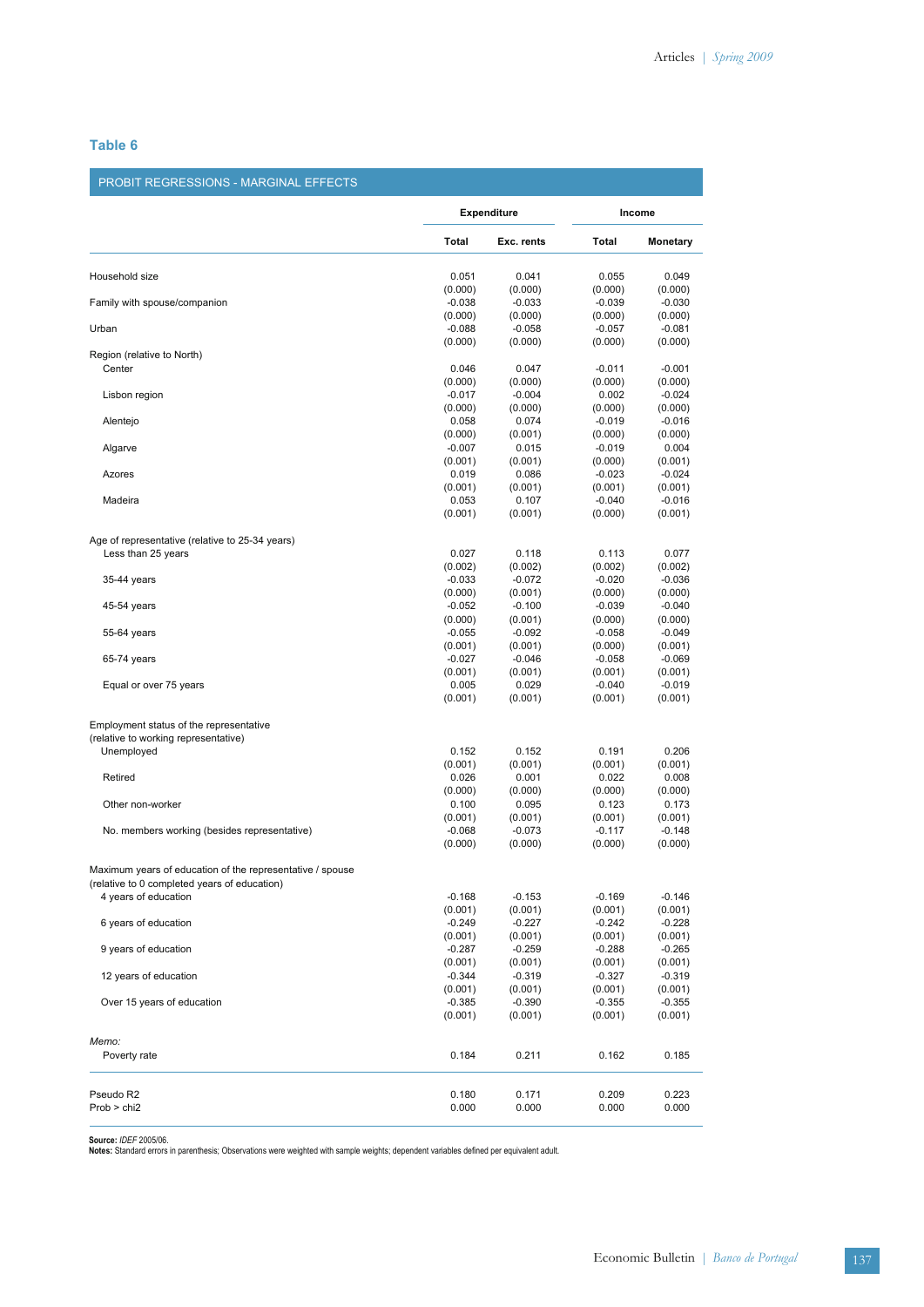Given the importance of education levels in determining the probability of a household being poor in Portugal, it is important to underline several elements of this relation which can be illustrated with the IDEF 2005/06. First, the stock of human capital in the Portuguese economy is particularly low (Chart 6). According to the information in the Census 2001, 55 per cent of the individuals aged above 24 years had 4 years or less of completed education (47 per cent for the subset of individuals aged between 25 and 64 years).<sup>29</sup> The most recent cohorts have a significantly higher level of education attainment, even though they continue to lag behind the respective average figure for the European Union. Again according to the Census 2001, 15 per cent of the individuals aged between 25 and 29 years had 4 years or less of completed education, only 62 per cent completed the mandatory level of 9 years of education and only 18 per cent had a tertiary degree. This low level of the stock of education – coupled with a slowly improving flow – contributes to the high returns on education in Portugal (see Machado and Mata, 2001).

A second element worth highlighting of the relation between education and the risk of poverty is the high positive assortative mating along education lines in Portugal (in line with the evidence for other countries). This means that spouses tend to have analogous levels of education. The share of women with education attainment below the current mandatory level of 9 years marrying with men within that education bracket lies around 80 per cent, according to the information in the IDEF 2005/06 (Chart 7). The same occurs for higher levels of education. This trend has not changed significantly in Portugal in the last decades, as can be observed by comparing the results for the different age brackets in Chart 7. Given that the education attainment of individuals is an important poverty risk factor, the prevalence of assortative mating along education lines hampers a sharing of this risk within the household: This in-

#### **Chart 6**

#### **Chart 7**



**(29)** In the weighted sample of the *IDEF* 2005/06, 51 per cent of the individuals aged above 24 years had 4 years or less of completed education.29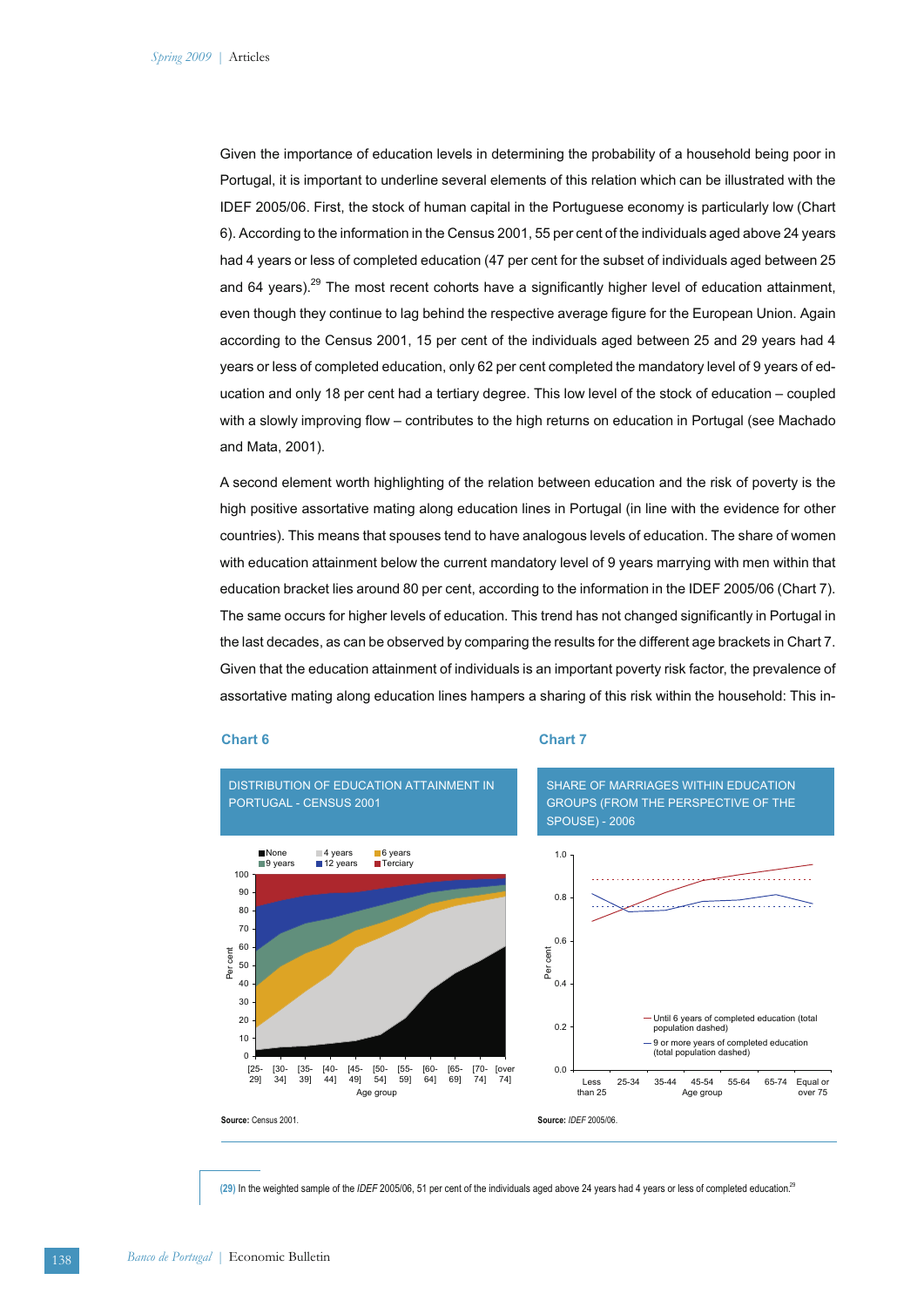creases the returns of education at the household level and enhances the risk of poverty facing households on average.

Finally, it should be mentioned that there is a significant intergenerational transmission of education in Portugal, which also contributes to the intergenerational transmission of poverty. Chart 8 illustrates this fact using the information in the expenditure survey for 2005/06. The figure shows, for individuals aged 20-24 and living with their parents, the share which completed 9 and 12 years of formal education, compared with the maximum completed education level of their parents. If no intergenerational transmission of education existed, the completion shares would not depend on the level of the parents' education. The fact that both bars in Chart 8 trend upwards is a clear sign of the existence of intergenerational transmission of education and represents a failure of the education system to overcome differences in family backgrounds, even for the modest levels of mandatory education in Portugal. Analogous results are also reported in Carneiro (2008).

#### **Chart 8**



# **5. CONCLUSIONS**

This article aimed at contributing to the characterization of poverty and to a further understanding of the main determinants of poverty in Portugal. This analysis was mostly based on the latest expenditure survey in Portugal, with data for 2005/06. In this conclusion we will summarize several main insights stemming from the analysis, and highlight some features that will contribute to shape poverty trends in Portugal in the future.

**1.** A thorough characterization of the poor requires the analysis of several poverty measures. In this article we focused on poverty measures based on expenditure or income aggregates. We concluded that those aggregates yield different insights concerning poverty profiles and poverty trends in Portugal.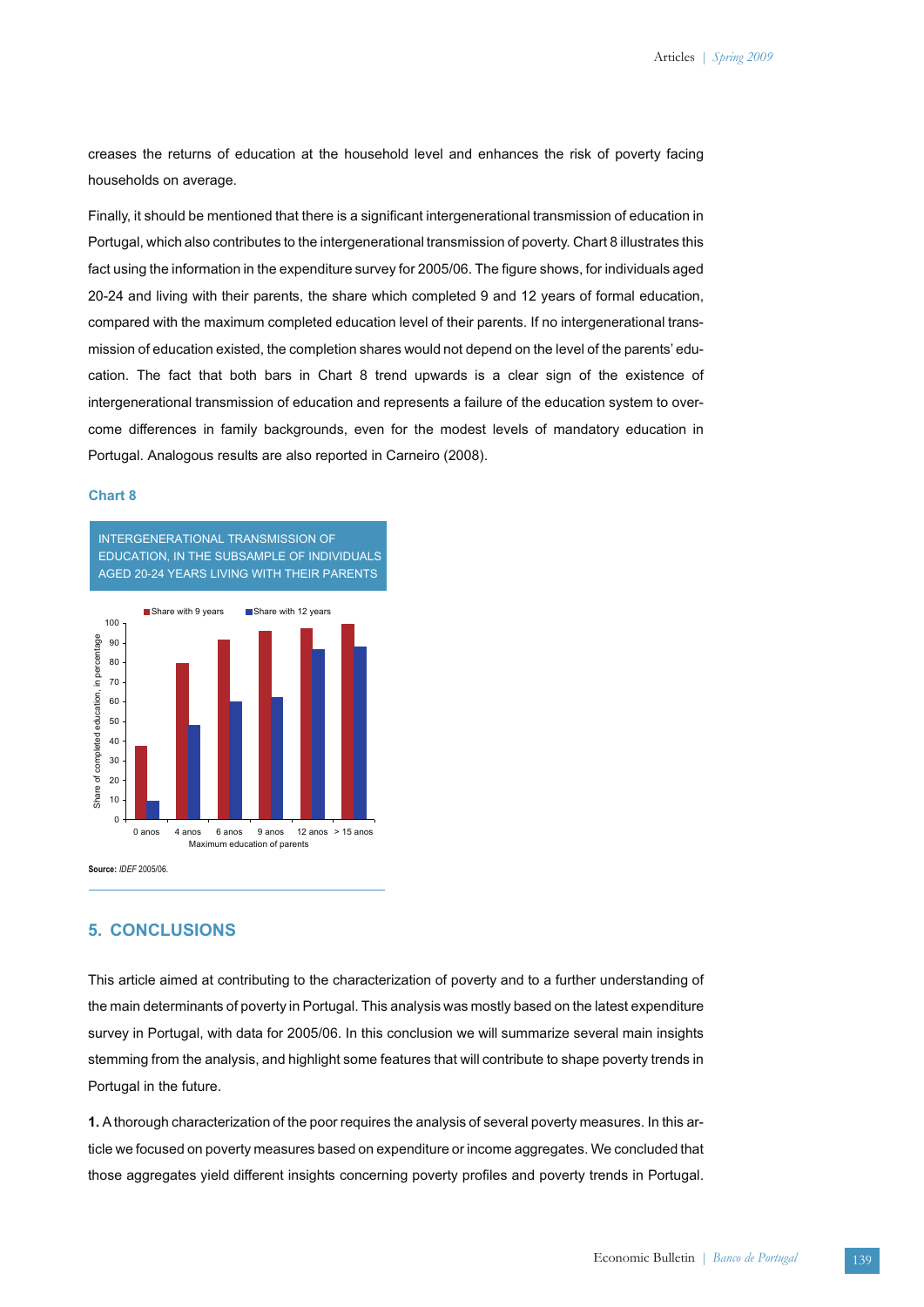This is not surprising given that only about half of the expenditure poor are also income poor. The past accumulation of human capital and wealth contribute to this non-overlap. In this context, poverty indicators based on expenditure measures may better reflect the permanent income of individuals. Policies targeted specifically at the poor should take this fact seriously. Interestingly, the main insights regarding the underlying factors associated with poverty are overall robust to the type of aggregate used in identifying the poor. This robustness should in principle also apply to the policy interventions targeted at the structural determinants of poverty.

**2.** Between 1994/95 and 2005/06, there was a significant increase in expenditure and income, for all quantiles of the respective distributions. In the case of expenditure, this increase was sharper in the lower quantiles of the distribution. In this period, poverty indicators declined significantly, in particular when measured with expenditure aggregates. However, the incidence and depth of poverty in 2005/06 still remained at high levels in a European context. Taking into account the inescapable uncertainty due to the sampling design of the surveys, it is fair to conclude that the number of poor in Portugal in 2005/06 stood close to 2 million, of which around 300000 were children. Several types of households are particularly vulnerable to poverty: households where one or more adults are unemployed; elderly (couple or single) with low levels of education; households composed of a single non-working individual with children; and, large families with at least one non-working adult.

**3.** Labour market participation is an important element in mitigating the risk of falling into poverty. In fact, households where the representative was working in 2005/06 recorded a significantly lower-than-average poverty incidence. In addition, it can be estimated that the additional participation of household members in the labour market had a significant impact in reducing the probability of living in poverty. Still, it is worth noting that around 25 to 30 per cent of the poor in 2005/06 were working individuals.

In turn, households where a working-age representative was not working displayed a significantly higher-than-average poverty incidence. In particular, it is worth underlining that around half of the households where both the representative and the spouse were unemployed lived in poverty in 2005/06. In recent years the unemployment rate in Portugal has increased significantly, to historically highs. This was due to structural reasons and, more recently, to the recessive environment facing the Portuguese economy. In this context, the increase in the unemployment rate stands prominently in the set of factors which will contribute to increase poverty in Portugal in the near future.

**4.** The level of human capital within the household is a fundamental factor determining structural poverty levels in Portugal. In 2005/06 around 40 per cent of individuals over 14 years with no formal education were poor, while only 3 per cent of individuals with tertiary education were also poor. The transmission of human capital to the levels of household income and expenditure works through several channels. First, there are very high returns to education in the labour market. These returns were particularly high for tertiary education. Second, there is a positive assortative mating along education lines, which contributes to magnify the returns to education at the household level. Third, the level of wages throughout or at the end of the working life translates directly into the pension levels in retire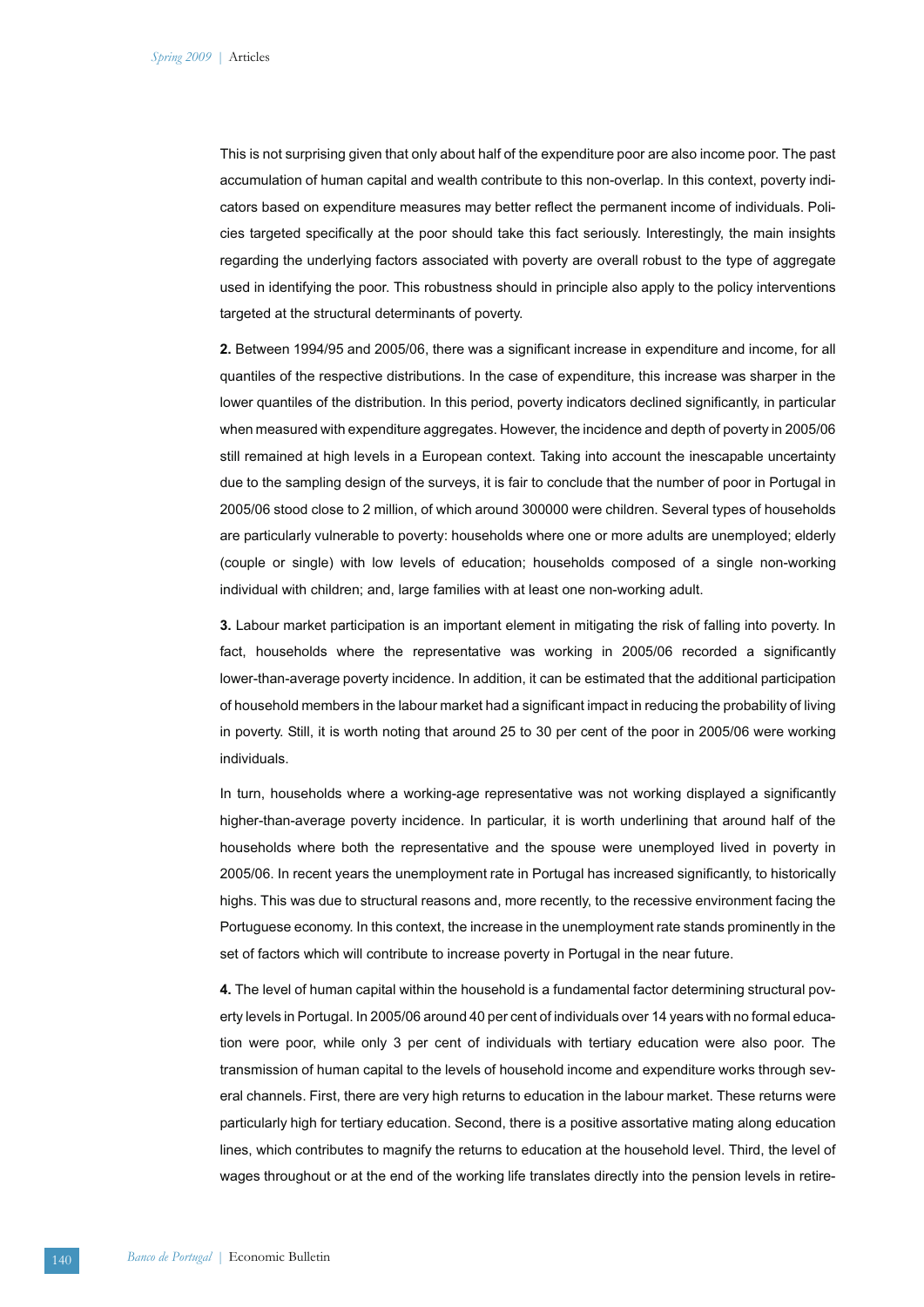ment. Finally, there is a significant intergenerational transmission of education, which contributes to the intergenerational transmission of poverty. In the near future, the new flows of increasingly educated individuals entering the labour market - which face a lower risk of poverty relative to the most elderly generations - should contribute to a decline in the poverty rate in Portugal. This is the case even though the returns to education – in particular for tertiary education – are expected to decrease from their current particularly high levels.

This article has not presented a thorough analysis of the role of public policies in explaining poverty in Portugal. To be sure, this is mainly related to the information contained in the databases under analysis, and not to any underestimation of the importance of these policies. The set of relevant policies in determining the level and dynamics of poverty is necessarily broad-based, crossing most areas of government intervention. Prominent among these are, on the one hand, policies that ensure equal opportunities for all and, on the other, policies that create a safety net which ensures an ample participation in society for every citizen. The former include, among others, a high-quality provision of education, health and child care, an equitable access to the judicial system, the availability of housing and affordable transports, and the general provision of fundamental public services to the children and the elderly. The latter include, for example, the existence of a sustainable pension system, the provision of unemployment benefits, the existence of a guaranteed minimum income scheme, or policies creating incentives for the participation in the labour market, such as the earned income tax credit existing in several developed economies. The effectiveness of these policies in fighting poverty depends crucially on the incentives generated in terms of human capital accumulation, of labour market participation, of the primary distribution of income and of the risk sharing in the economy.

Equity and efficiency arguments support the importance of fighting poverty. In Portugal, the poverty incidence and depth are significantly above the lowest levels observed in Europe. In this context, it is crucial to enhance the social awareness of the underlying causes of poverty. This is particularly important given that the policy willingness to mitigate poverty usually tends to reflect that awareness. In this context it would prove particularly helpful to $30$  (i) set-up medium-term poverty goals in terms of incidence and intensity, and annually assess the success in achieving those goals, as well as their intertemporal sustainability; (ii) evaluate the poverty impact of specific public policy initiatives; and (iii) develop and analyse new panel datasets, incorporating information on consumption, income, wealth, living conditions and subjective perceptions of poverty.

**(30)** Several of these policies are embedded in the Parliament Resolution 31/2008, which recommends the setting-up of a poverty line and the evaluation of public policies aimed at eliminating poverty.<sup>30</sup>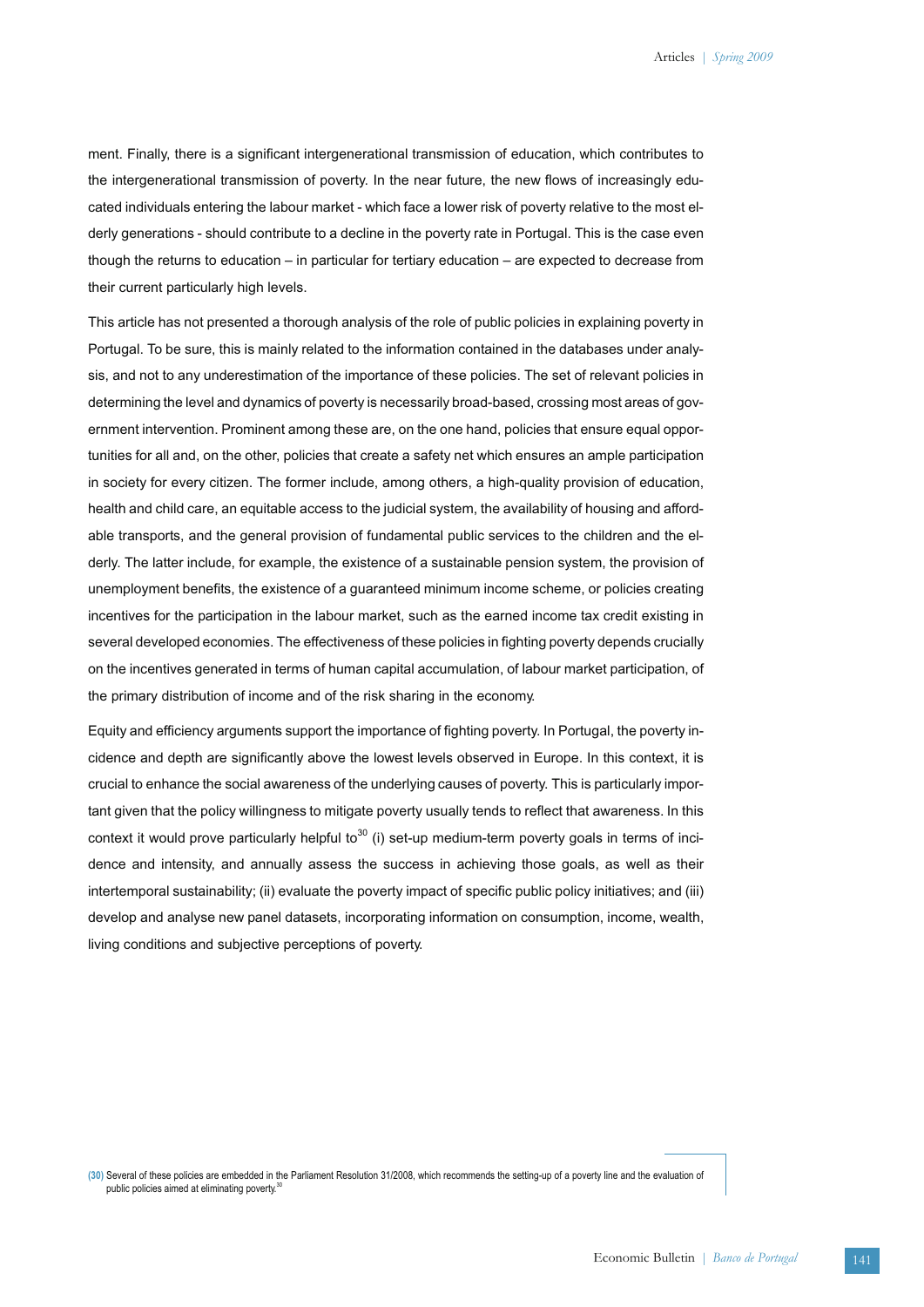## **REFERENCES**

- Albuquerque, J. (coord.), T. Bomba, R. Fernandes, C. Machado e F. Nascimento (2006), "Medidas de pobreza e exclusão social em Portugal", *Documento de Trabalho*, DGEEP/MTSS, Lisboa.
- Atkinson, A. (1998), Poverty in Europe, Blackwell, Oxford.
- Berthoud, R. e F. Zantomio (eds.) (2008), *Measuring poverty: Seven key issues*, Institute for Social and Economic Research, Colchester.
- Biewen, M. e S. Jenkins (2005), "Accounting for differences in poverty between the USA, Britain and Germany", *Empirical Economics*, 30(2), pp. 331-358.
- Blundell, R. e I. Preston (1998), "Consumption inequality and income uncertainty", *Quarterly Journal of Economics*, vol. 113, pp. 603-640.
- Brewer, M., A. Goodman e A. Leicester (2006), *Household spending in Britain: What can it teach us about poverty?*, The Policy Press, Bristol.
- Carneiro, P. (2008), "Equality of Opportunity and Educational Achievement in Portugal", *Portuguese Economic Journal*, 7, 17-41.
- Costa, A., I. Baptista, P. Perista e P. Carrilho (2008), *Um olhar sobre a pobreza vulnerabilidades e exclusão social no Portugal contemporâneo*, Gradiva, Lisboa.
- Costa, A., M. Silva, J. Pereirinha e M. Matos (1985), *A pobreza em Portugal*, Caritas, Lisboa.
- Cunha, V. e M. Pinheiro (2007), "MISS: A model for assessing the sustainability of public social security in Portugal", *Occasional Paper* 2, Banco de Portugal.
- European Commission (2009), *Joint Report on Social Protection and Social Inclusion,* SEC(2009) 141.
- Farinha, L. (2008), "Indebtedness of Portuguese households: recent evidence based on the Household Wealth Survey", *Financial Stability Report* 2007, Banco de Portugal, Lisboa.
- Ferreira, M. L. (2000), *A pobreza em Portugal na década de oitenta*, Conselho Económico e Social, Lisboa.
- Foster, J., J. Greer e E. Thorbecke (1984), "A class of decomposable poverty measures", *Econometrica*, 52, 761-776.
- Gruski, D. e R. Kanbur (ed.) (2006), *Poverty and Inequality, Studies in Social Inequality*, Stanford University Press.
- INE (2008a), *Inquérito às Despesas das Famílias 2005-2006*, Instituto Nacional de Estatística.
- INE (2008b), *Rendimento e condições de vida 2007*, Instituto Nacional de Estatística.
- Jantti, M. e S. Dazinger (2000), "Income poverty in advanced countries", in Handbook in Income Distribution, A. Atkinson and F. Bourguignon (eds.), North Holland-Elsevier, Amsterdam, pp. 309-378.
- Jenkins, S. e P. Lambert (1997), "Three I's of poverty curves, with an analysis of UK poverty trends", *Oxford Economic Papers*, vol. 49(3), 317-27.
- Jesuit, D. e T. Smeeding (2002), "Poverty and income distribution", *Luxembourg Income Study Working Paper* No. 293.